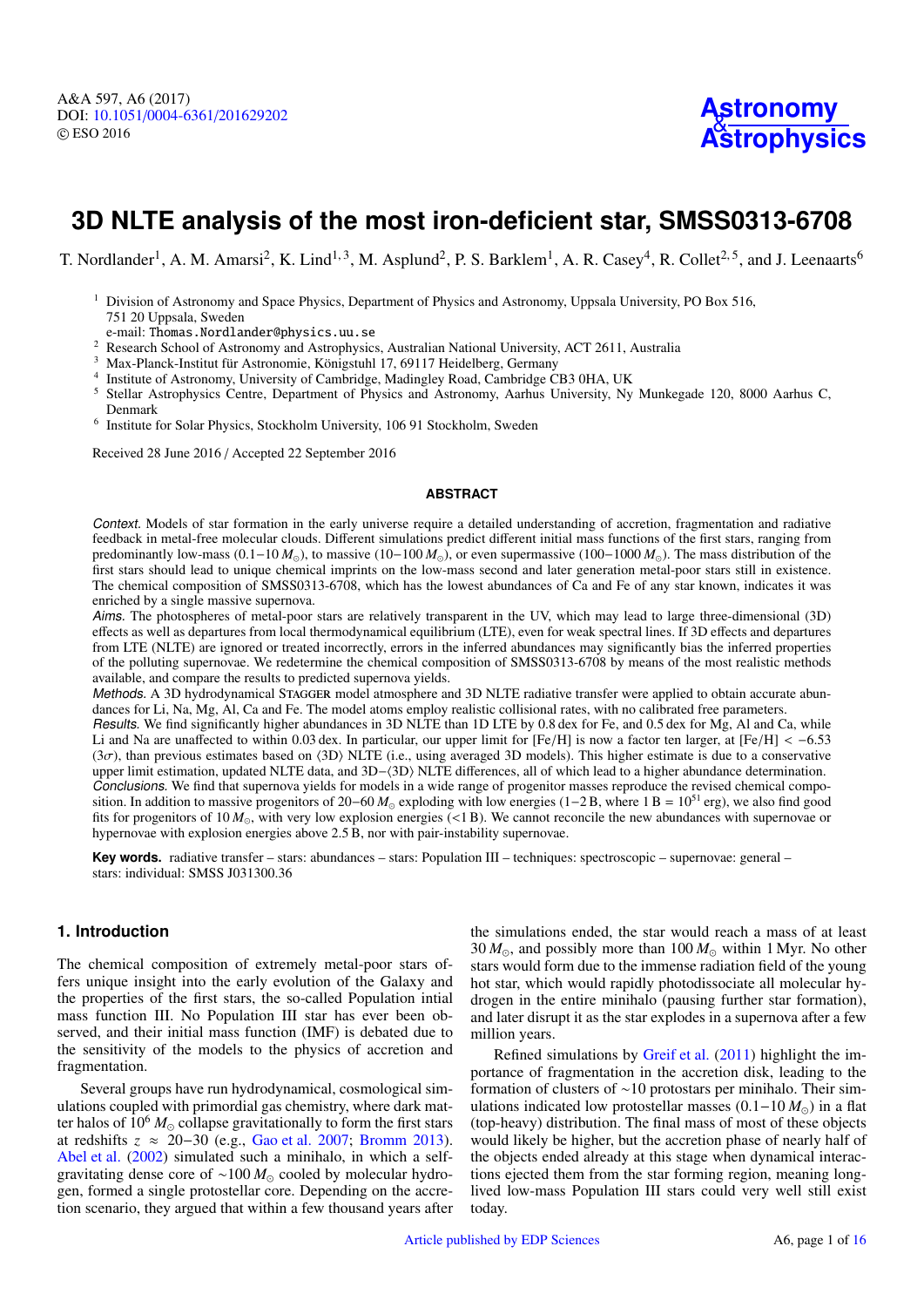[Hirano et al.](#page-15-5) [\(2014\)](#page-15-5) ran 2D axisymmetric radiation hydrodynamical stellar structure calculations, simulating the evolution of the central protostar in a self-collapsing gas cloud until the point where UV feedback shut off accretion and the star reached the main sequence. Their simulations resulted in a topheavy stellar mass distribution with roughly equal numbers in the ranges 10−100 and 100−1000 *M*. Lower-mass stars were not produced, as their simulations did not consider accretion disk fragmentation. [Susa et al.](#page-15-6) [\(2014\)](#page-15-6) reached similar conclusions from 3D simulations, with a mass spectrum covering 1−300 *M*, with stars on the lower end having been ejected from the starforming region. The large number of ∼100 *M* stars produced in both these simulations implies copious pair-instability supernovae should have preceded the formation of Population II stars. [Susa et al.](#page-15-6) [\(2014\)](#page-15-6) concluded that the limited resolution of their simulations likely results in a bias toward higher stellar mass, potentially by 50−100% on the upper end of the IMF. With the enormous numerical challenges of simulating the formation of the first stars, it is important to constrain theory by observations.

Despite several surveys specifically designed to discover extremely metal-poor objects in the halo (e.g., [Beers et al.](#page-15-7) [1992;](#page-15-7) [Cayrel et al.](#page-15-8) [2001;](#page-15-8) [Christlieb](#page-15-9) [2003;](#page-15-9) [Jacobson et al.](#page-15-10) [2015\)](#page-15-10) and bulge [\(Howes et al.](#page-15-11) [2015\)](#page-15-11), no metal-free stars have been detected, and only a single star indicating pollution from pairinstability supernovae [\(Aoki et al.](#page-15-12) [2014;](#page-15-12) but see also [Aoki et al.](#page-15-13) [2015\)](#page-15-13), although this may be a selection effect [\(Karlsson et al.](#page-15-14) [2008\)](#page-15-14). A handful of extremely metal-poor stars have been identified to exhibit a chemical composition indicative of pollution from one or just a few core-collapse supernovae (e.g., [Christlieb et al.](#page-15-15) [2002;](#page-15-15) [Frebel et al.](#page-15-16) [2005;](#page-15-16) Caff[au et al.](#page-15-17) [2011\)](#page-15-17), with SMSS0313-6708 being the most likely candidate to have been polluted by a single supernova [\(Keller et al.](#page-15-18) [2014;](#page-15-18) [Bessell et al.](#page-15-19) [2015\)](#page-15-19). The remarkable nearly line-free spectrum of SMSS0313-6708 indicating extremely low abundances of calcium ( $[Ca/H] = -7.3$ ) and only upper limits to all heavier ele-<br>ments including iron ( $[Fe/H] < -7.5$ ) but relatively high abunments including iron ([Fe/H] < -7.5), but relatively high abun-<br>dances of carbon and oxygen ([C/H]  $\approx$  [O/H]  $\approx$  -2.5) as well as dances of carbon and oxygen ( $\text{[C/H]} \approx \text{[O/H]} \approx -2.5$ ) as well as magnesium ( $[Mg/H] \approx -4.1$ ), was found to match well the pre-<br>dicted vields from a massive supernova progenitor (40–60 M) dicted yields from a massive supernova progenitor (40−60 *M*) and low explosion energy (1.5−1.8 B, where  $1 B = 10^{51}$  erg).

Such comparisons with supernova model yields depend critically on the detailed composition, where, for example, the ratios of light to iron-peak elements and odd-even variations are the most sensitive to explosion energy and progenitor mass. [Bessell et al.](#page-15-19) [\(2015\)](#page-15-19) found that, in their analysis, the odd-even effect constrained the mass of the progenitor despite no odd elements beyond Li being detected, with the strongest constraints coming from the upper limits to N (preferring lower masses), and Na and Al (preferring higher masses). Supernova yields overall, and odd-even effects in particular, are however strongly modeldependent (see Fig. 5 of [Nomoto et al.](#page-15-20) [2013\)](#page-15-20), due, for example, to differences in how explosions are initiated. On the observational side, the detailed physics of spectral line formation causes deviations from LTE (this case is known as NLTE) which are known to significantly affect the Al resonance line strength. Furthermore, the interplay between effects on line formation from the steeper temperature structures of 3D model atmospheres and NLTE effects is largely unknown for all but smaller representative sets of stellar parameters (e.g., [Asplund et al.](#page-15-21) [2003;](#page-15-21) [Lind et al.](#page-15-22) [2013;](#page-15-22) [Klevas et al.](#page-15-23) [2016\)](#page-15-23), with the exceptions of [Sbordone et al.](#page-15-24) [\(2010\)](#page-15-24) and [Amarsi et al.](#page-15-25) [\(2016a\)](#page-15-25) who computed 3D NLTE grids for lithium and oxygen, respectively.

In the first analysis of SMSS0313-6708, [Keller et al.](#page-15-18) [\(2014\)](#page-15-18) used both one-dimensional (1D) hydrostatic models (ATLAS9 models from [Castelli & Kurucz](#page-15-26)  $2004$ ) and  $\langle 3D \rangle$  temporally and horizontally averaged three-dimensional (3D) hydrodynamical models (from the STAGGER grid, [Magic et al.](#page-15-27) [2013a](#page-15-27)[,b\)](#page-15-28), with NLTE line formation for Li, Na, Mg, Ca and Fe. The analysis was improved by [Bessell et al.](#page-15-19) [\(2015\)](#page-15-19), who analyzed molecular lines using 3D LTE radiative transfer, which is appropriate and necessary due to their very strong temperature dependence [\(Asplund & García Pérez](#page-15-29) [2001\)](#page-15-29).

The fundamental shortcoming of 1D models is that they are hydrostatic and thus must implement convective energy transfer using a parametrized mechanism; typically, mixing-length theory [\(Böhm-Vitense](#page-15-30) [1958\)](#page-15-30). Additionally, 1D models use a free local velocity parameter called microturbulence  $(v_{\text{mic}})$ , representing small-scale velocity fields which serve as a line desaturation mechanism [\(Asplund et al.](#page-15-31) [2000b\)](#page-15-31).

While  $\langle 3D \rangle$  temporally and horizontally averaged hydrodynamical models are more realistic than their 1D hydrostatic counterparts, the averaging process loses physical properties of the 3D atmospheric structure including surface granulation (i.e., horizontal inhomogeneities) and local velocity fields. The importance of surface granulation has been demonstrated in the past (e.g., [Collet et al.](#page-15-32) [2007;](#page-15-32) [Magic et al.](#page-15-28) [2013b;](#page-15-28) [Dobrovolskas et al.](#page-15-33) [2013\)](#page-15-33), where significant effects were found in LTE abundance analyses of metal-poor red giant stars. [Magic et al.](#page-15-28) [\(2013b\)](#page-15-28) found 3D−1D abundance corrections for weak low-excitation Fe I lines of  $-0.3$  dex, and 3D $-\langle 3D \rangle$  LTE abundance corrections of <sup>−</sup>0.1 dex, indicating that the effects of surface granulation and the steeper temperature gradient have similar magnitude. In contrast, [Dobrovolskas et al.](#page-15-33) [\(2013\)](#page-15-33) found abundance corrections for weak resonance lines of Fe <sup>i</sup> to be <sup>−</sup>0.5 dex for both 3D−1D LTE and 3D− $\langle 3D \rangle$  LTE, indicating that the effects of granulation entirely dominate over those of the steeper temperature gradient. Using the same models and averaging techniques as [Dobrovolskas et al.](#page-15-33) [\(2013\)](#page-15-33), [Klevas et al.](#page-15-23) [\(2016\)](#page-15-23) compared 3D NLTE calculations to  $\langle 3D \rangle$  NLTE and 1D NLTE calculations for Li I, finding similar line strengths in 3D NLTE and 1D NLTE, in line with previous results [\(Asplund et al.](#page-15-21) [2003\)](#page-15-21). They find that as 3D LTE line formation is inappropriate for Li<sub>I</sub>, the NLTE and 3D effects cannot simply be added together.

We present here an abundance analysis of SMSS0313-6708 employing NLTE line formation in a 3D hydrodynamical model atmosphere for Li, Na, Mg, Al, Ca and Fe, using state-of-theart atomic models with accurate collisional data. The models of Al and Fe in particular use recent accurate transition rates for hydrogen collisions, which have previously been a major source of uncertainty due to the dependence on classical models with empirical scaling factors. We introduce the spectroscopic analysis, the hydrodynamical models and the 3D NLTE modeling in Sect. [2,](#page-1-0) present the 3D NLTE effects and the resulting abundances in Sect. [3,](#page-6-0) and compare the resulting abundance determinations (Sect. [3.3\)](#page-10-0) to supernova yield models and discuss the inferred properties of the progenitor and explosion in Sect. [4.](#page-12-0)

# <span id="page-1-0"></span>**2. Methods**

Abundances of Li, Na, Mg, Al, Ca and Fe were determined with state-of-the-art 3D NLTE modeling using the MULTI3D code [\(Leenaarts & Carlsson](#page-15-34) [2009\)](#page-15-34), with updates as described by [Amarsi et al.](#page-15-25) [\(2016a\)](#page-15-25). We present the observational data in Sect. [2.1,](#page-2-0) introduce the 3D model atmosphere in Sect. [2.2,](#page-2-1) and give details on the 3D NLTE problem in Sect. [2.3](#page-3-0) and our model atoms in Sect. [2.4.](#page-3-1)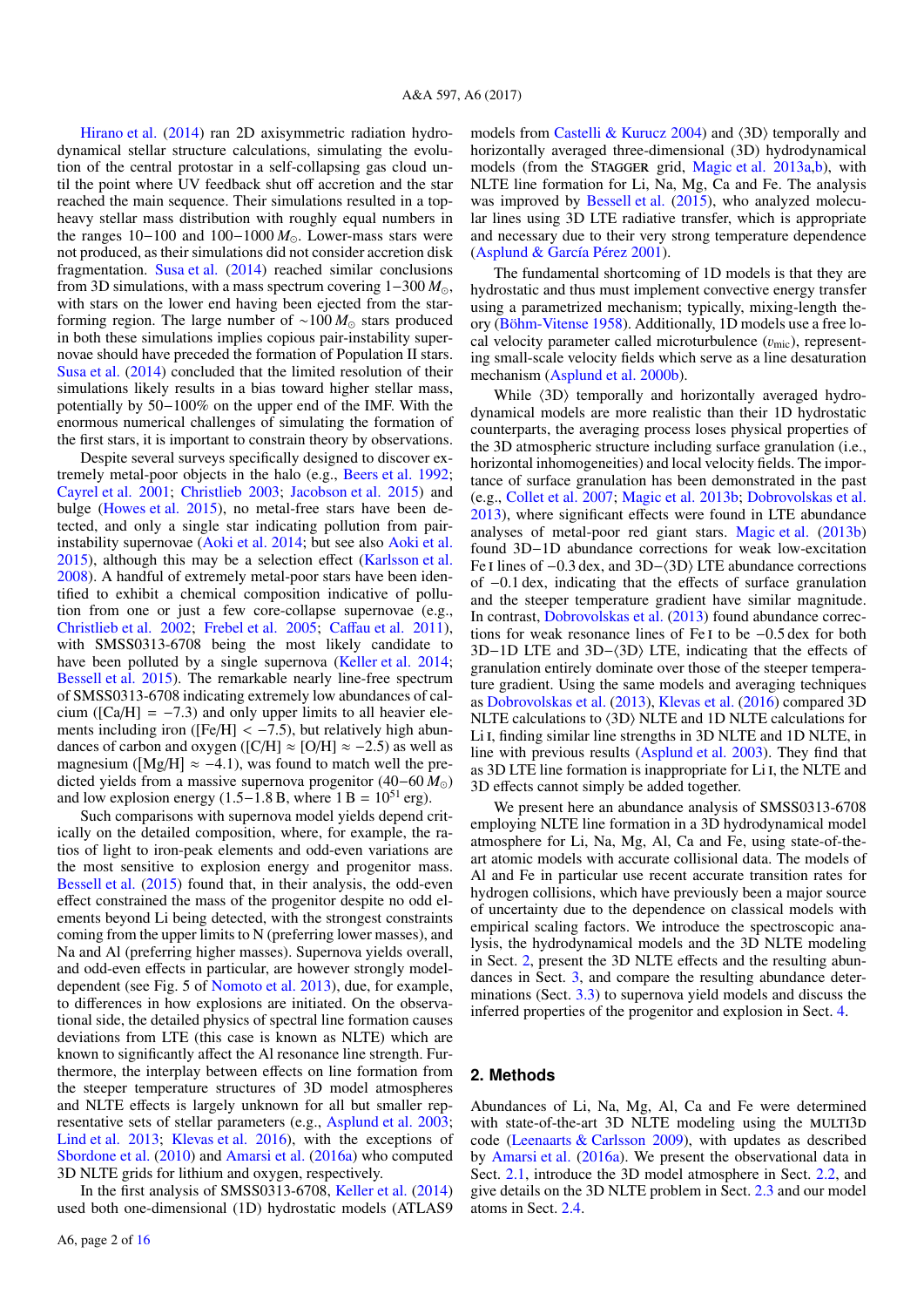#### <span id="page-2-0"></span>2.1. Observations and spectroscopic analysis

We used existing spectra of SMSS0313-6708 taken with the MIKE spectrograph [\(Bernstein et al.](#page-15-35) [2003\)](#page-15-35) on the 6.5 m Magellan Clay Telescope and UVES [\(Dekker et al.](#page-15-36) [2000\)](#page-15-36) on the VLT. The UVES spectrum covers the UV region 3060−3860 Å and the optical region 4790−6800 Å at resolving power *R* ≈ 41 000 (see [Bessell et al.](#page-15-19) [2015,](#page-15-19) for details). We extracted pipeline-reduced data from the ESO archive, and co-added the 31 exposures after applying radial velocity shifts found by crosscorrelation matching. The resulting spectrum has  $S/N \approx 100$ in the region near 3800 Å, and  $S/N \approx 200-300$  in the visual region. The resonance lines of Al<sub>I</sub> and Ca<sub>II</sub> are not available in these spectra, and we therefore analyze these lines using the MIKE spectrum (see [Keller et al.](#page-15-18) [2014\)](#page-15-18) which has  $R \approx 28000$ and  $S/N \approx 80$  in this region.

For our abundance determination of lithium, magnesium and calcium, we fit the observed line profiles. Our 3D NLTE analysis is based on interpolated synthetic 3D NLTE spectra computed in a range of abundances, and we convolve the synthetic spectra with a fitted Gaussian representing the instrumental profile and rotational broadening. For the 1D modeling, this broadening also represents large-scale (macroturbulent) velocity fields. Uncertainties are based on the  $\chi^2_{\text{red}}$  statistic, where we estimate the  $S/N$  from the local continuum and typically use three free pa-*<sup>S</sup>*/*<sup>N</sup>* from the local continuum and typically use three free parameters (abundance, broadening and radial velocity). In the 1D abundance analysis, we used a fixed value of  $v_{\text{mic}} = 2 \text{ km s}^{-1}$ .<br>For lithium, we used the Lit 6707  $\AA$  resonance line, taking into For lithium, we used the Li<sub>I</sub> 6707 Å resonance line, taking into account fine structure. For magnesium, we used the two Mg i UV lines at 3829 and 3832 Å as well as the Mg ib 5167−5183 Å triplet. We rejected the strongest UV line at 3838 Å, where the continuum placement is significantly distorted by the nearby Balmer H9 line at 3835 Å. For calcium, we used the unblended Ca II 3933 Å line. For comparison, we also determined abundances from the 3968 Å line, which is suppressed by the nearby Balmer H $\varepsilon$  line at 3970 Å.

For sodium, aluminium and iron, we do not detect any lines and report only upper limits. We used equivalent width uncertainties estimated using Cayrel's formula [\(Cayrel](#page-15-37) [1988;](#page-15-37) [Cayrel et al.](#page-15-38) [2004\)](#page-15-38),  $\sigma_{EW} = \frac{1.5}{5} \sqrt{FWHM * \delta x}$ , where  $\delta x$  is the pixel sampling. We also propose representative uncertainties  $\frac{S_{\text{GUT}}}{S_N}$  we also propagate representative uncertainties in the continuum placement into the final equivalent width uncertainty. For sodium, we use the Na iD 5895 Å line which is less affected by interstellar absorption than the neighboring Na ID 5889 Å. For aluminium, we use the unblended Al I line at 3961 Å. For iron, we stack spectra in the vicinity of the unblended Fe i lines at 3440.6, 3581.2, 3719.9, 3737.1, 3820.4 and 3859.9 Å. We estimate S/N from the nearby continuum of the stacked spectrum.

## <span id="page-2-1"></span>2.2. Model atmosphere

We adopt the hydrodynamical model computed by [Bessell et al.](#page-15-19) [\(2015\)](#page-15-19) using the STAGGER code [\(Nordlund](#page-15-39) [1995;](#page-15-39) [Stein & Nordlund](#page-15-40) [1998\)](#page-15-40), with *<sup>T</sup>*eff <sup>=</sup> 5150 K, log <sup>g</sup> <sup>=</sup> <sup>2</sup>.2,  $[Fe/H] = -5$ . The model was computed in a cartesian geometry with 240<sup>3</sup> grid points representing a  $1145^2 \times 458$  Mm<sup>3</sup> box in the photosphere, using tailored opacities with standard alpha enhancement ( $\lceil \alpha/\text{Fe} \rceil = 0.4$ ) and enhanced CNO abundances  $([C/H] = [N/H] = -3.0$  and  $[O/H] = -3.6$ ). This composition was originally tailored to HE 0107-5240 [\(Christlieb et al.](#page-15-41) [2004\)](#page-15-41), but is sufficiently close to the actual chemical composition of SMSS0313-6708. The simulation used 12 opacity bins



<span id="page-2-2"></span>[Fig. 1.](http://dexter.edpsciences.org/applet.php?DOI=10.1051/0004-6361/201629202&pdf_id=1) Temperature stratification in the hydrodynamical model shown in a gray-scale histogram as a function of the continuum optical depth. Also shown are its spatial and temporal average (pink line) and a hydrostatic (1D) MARCS model with similar stellar parameters (blue line).

selected as a function of wavelength and formation height, and treats continuum scattering using the approximation described by [Collet et al.](#page-15-42) [\(2011\)](#page-15-42). We adopt the abundances derived by [Bessell et al.](#page-15-19) [\(2015\)](#page-15-19) to compute the equation of state and background continuous opacities and generate synthetic spectra. We use the reference solar abundances from [Asplund et al.](#page-15-43) [\(2009\)](#page-15-43).

For comparison purposes, we also perform the abundance analysis using a temporally and horizontally averaged onedimensional representation of the hydrodynamical model, denoted  $\langle 3D \rangle$ , as well as a 1D hydrostatic MARCS model [\(Gustafsson et al.](#page-15-44) [2008\)](#page-15-44) computed with the same abundances by K. Eriksson. The  $\langle 3D \rangle$  model used in this work has been averaged on surfaces of equal continuum optical depth  $\tau_{500}$ , but other methods exist in the literature (see [Magic et al.](#page-15-28) [2013b\)](#page-15-28). We use  $v_{\text{mic}} = 2 \text{ km s}^{-1}$ , and discuss this choice in Sects. [3.2](#page-6-1) and [3.3.](#page-10-0)<br>The temperature distribution in the hydrodynamical mo-

The temperature distribution in the hydrodynamical model is compared to the MARCS model in Fig. [1.](#page-2-2) The outer layers (log  $\tau_{500}$  < -2) of the hydrodynamical model are predominantly cooler than the MARCS model due to the importance of adiabatic cooling caused by gas expansion [\(Asplund et al.](#page-15-45) [1999\)](#page-15-45). However, a significant fraction of the surface exhibits temperature inversion due to radiative reheating and mechanical compression above the intergranular lanes (see e.g. [Rutten et al.](#page-15-46) [2004;](#page-15-46) [Magic et al.](#page-15-28) [2013b;](#page-15-28) [de la Cruz Rodríguez et al.](#page-15-47) [2015\)](#page-15-47).

We estimate the effect of changes in stellar parameters on the abundance determination using MARCS models in Table [1.](#page-3-2) There, we also show the influence of using model atmospheres computed with non-standard CNO abundances, compared to the standard solar-scaled composition. As this has a small effect on the abundance determination, we judge that the difference in composition between that adopted for the model atmosphere calculation and the actual composition of the star is not likely to significantly affect results.

To lessen the computational cost we select representative snapshots from the hydrodynamical simulation sequence, and reduce these in size. We found that we could reduce the model atmospheres in size from the original  $240<sup>3</sup>$  grid points to retain every fourth column only and interpolate to 100 horizontal layers, giving a total of  $60^2 \times 100$  grid points. In the following, we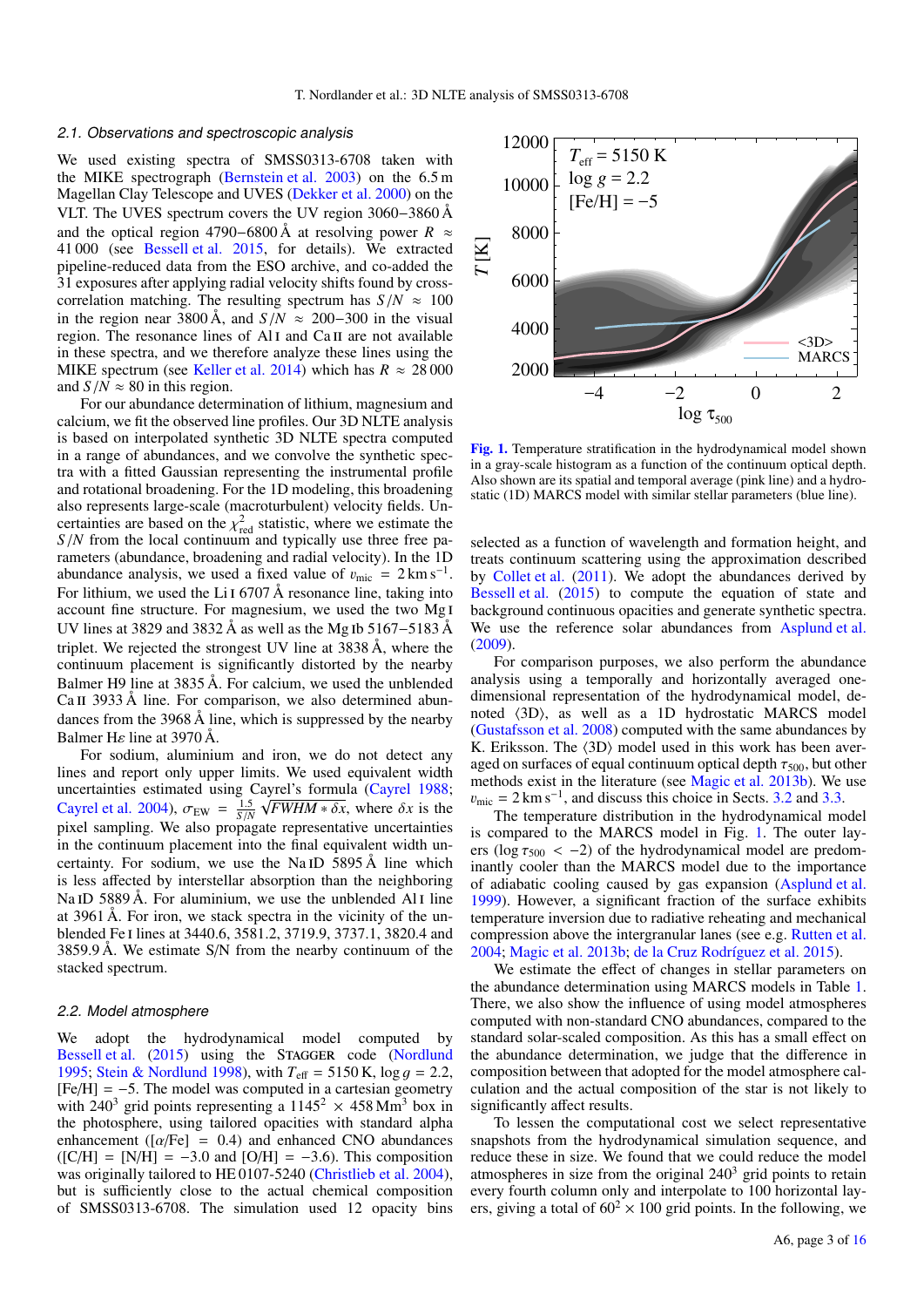<span id="page-3-2"></span>Table 1. Abundance sensitivity to changes in stellar parameters.

| Element | $T_{\text{eff}} + 100 \text{ K}$ |            | $\log q + 0.2$ dex |            | $v_{\rm mic} + 0.5 \, {\rm km \, s^{-1}}$ |            | Standard $CNOa$ |            |
|---------|----------------------------------|------------|--------------------|------------|-------------------------------------------|------------|-----------------|------------|
|         | <b>NLTE</b>                      | <b>LTE</b> | <b>NLTE</b>        | <b>LTE</b> | <b>NLTE</b>                               | <b>LTE</b> | <b>NLTE</b>     | <b>LTE</b> |
| Li      | $+0.10$                          | $+0.10$    | $-0.01$            | 0.00       | 0.00                                      | 0.00       | $-0.01$         | $-0.04$    |
| Na      | $+0.08$                          | $+0.09$    | 0.00               | 0.00       | 0.00                                      | 0.00       | $-0.01$         | $-0.03$    |
| Mg      | $+0.10$                          | $+0.08$    | $-0.03$            | $-0.01$    | $-0.04$                                   | $-0.06$    | $-0.01$         | $-0.03$    |
| Al      | $+0.11$                          | $+0.10$    | $-0.02$            | $-0.01$    | $-0.02$                                   | $-0.02$    | 0.00            | $-0.03$    |
| Ca      | $+0.09$                          | $+0.06$    | $+0.05$            | $+0.08$    | $-0.18$                                   | $-0.20$    | $-0.03$         | $-0.05$    |
| Fe      | $+0.15$                          | $+0.14$    | $-0.05$            | $-0.01$    | 0.00                                      | 0.00       | $+0.07$         | $-0.05$    |
|         |                                  |            |                    |            |                                           |            |                 |            |

**Notes.** The sensitivities have been computed using interpolated standard-composition MARCS models, assuming  $v_{\text{mic}} = 2 \text{ km s}^{-1}$ . <sup>(*a*)</sup> Abundances inferred from an atmospheric model computed with standard abundances c inferred from an atmospheric model computed with standard abundances, compared to our tailored model which uses  $[C/H] = [N/H] = -3.0$  and [O/H] <sup>=</sup> <sup>−</sup>3.6. The difference is given as standard <sup>−</sup> tailored.

always retain 100 horizontal layers and refer to models by their number of columns,  $N_x^2$ . The detailed numerical tests discussed in Sect. [3.2.2](#page-10-1) show that these simplifications introduce negligible systematic effects, of at most 0.03 dex. The small temporal variations in strength of all lines investigated here ( $\sigma \le 0.02$  dex) indicate that a set of just five snapshots is sufficient.

# <span id="page-3-0"></span>2.3. 3D NLTE calculations

NLTE radiative transfer for late-type stars involves solving the equation of statistical equilibrium to compute NLTE atomic populations, while typically neglecting feedback on the model atmosphere. Details are given in several textbooks (e.g. [Rutten](#page-15-48) [2003;](#page-15-48) [Hubeny & Mihalas](#page-15-49) [2014\)](#page-15-49) and illustrative examples for cool stars are found in several reviews (e.g. [Asplund](#page-15-50) [2005;](#page-15-50) [Bergemann & Nordlander](#page-15-51) [2014\)](#page-15-51). A limiting case is found in the deep photosphere, where the mean free path of photons is short compared to the gradient of local physical parameters, thus resulting in atomic populations close to LTE. In the high photosphere or chromosphere, densities are sufficiently low that nonlocal radiation drives higher transition rates than collisions, thus resulting in NLTE atomic populations. Spectral lines form in the intermediate layers, where radiative and collisional rates compete, and thus results are sensitive to the precise prescriptions for both.

LTE radiative transfer in 3D model atmospheres is nowadays accessible even for large grids of calculations (e.g. [Allende Prieto et al.](#page-15-52) [2013;](#page-15-52) [Magic et al.](#page-15-28) [2013b,](#page-15-28) [2014\)](#page-15-53), but only in a few cases feasible in NLTE (e.g. [Asplund et al.](#page-15-21) [2003;](#page-15-21) [Sbordone et al.](#page-15-24) [2010;](#page-15-24) [Lind et al.](#page-15-22) [2013;](#page-15-22) Steff[en et al.](#page-15-54) [2015;](#page-15-54) [Klevas et al.](#page-15-23) [2016;](#page-15-23) [Amarsi et al.](#page-15-25) [2016a\)](#page-15-25). For comparison, while the grid of LTE spectra computed by [Allende Prieto et al.](#page-15-52) [\(2013\)](#page-15-52) took roughly one CPU-year to compute, we exceed that when solving the statistical equilibrium of iron at a single abundance in a single 3D model snapshot. The computation time for 3D NLTE calculations scales with  $N_xN_yN_zN_{\text{rays}}N_yN_{\text{iterations}}$ , where  $N_{x,y,z}$  the seconditions of the atmospheric model and  $N$  the geometrical dimensions of the atmospheric model and  $N_{\nu}$  the number of frequencies. Here, we solve the statistical equilibrium using the 3D radiation field with  $N_{\text{rays}} = 24$ , distributed according to Carlson's quadrature set A4 [\(Carlson](#page-15-55) [1963;](#page-15-55) [Bruls et al.](#page-15-56) [1999\)](#page-15-56). Additionally, several snapshots from the hydrodynamical simulation are required to sample the temporal evolution. All in all, 3D NLTE calculations turn out to be some  $10<sup>5</sup>$  times more expensive than in 1D for a given model atom. In order to make these calculations feasible, care must thus be taken to reduce the complexity of both model atoms and atmospheres.

Implementation details on the version of MULTI3D used here are given by Leenaarts  $&$  Carlsson [\(2009\)](#page-15-34) and

[Amarsi et al.](#page-15-25) [\(2016a\)](#page-15-25). We note that the code implements isotropic coherent scattering in background processes, considering Rayleigh scattering by H<sub>I</sub> in the far red wing of Lyman- $\alpha$ and by  $H_2$ , as well as Thomson scattering on electrons. Background line opacities, mainly due to hydrogen, were included as true absorption.

# <span id="page-3-1"></span>2.4. Model atoms

Due to the high computational cost of 3D NLTE calculations, the very detailed general-purpose atoms with (tens of) thousands of spectral lines typically used in 1D analyses must be modified before use. In order to lessen the computational cost, we reduce the number of radiative transitions by discarding those which do not have signficant impact on the statistical equilibrium, using an approach described by Lind et al. (in prep.). In summary, we quantify the relative importance of radiative transitions by comparing their radiative bracket,  $|n_i r_{ij} - n_j r_{ji}|$ , where  $r_{ij}$  are radiative rate coefficients, and removing those transitions where this value (essentially the influence on the statistical equilibrium) is relatively small. We perform this test at  $\tau_{500} = 0.1$  using a representative  $\langle 3D \rangle$  STAGGER model, requiring that NLTE populations of states involved in the lines we investigate here remain unaffected to within 2% (0.01 dex) at depths  $\log \tau > -2$ , or farther out in the case of stronger lines forming in the UV. It is also required that the inferred abundance from all lines used in the analysis remains unaffected to within 0.01 dex. We apply the same criterion when determining which atomic levels to retain, and always compare the final atom to the original one. The complexity of our resulting model atoms is summarized in Table [2](#page-4-0) and the corresponding term diagrams are shown in Fig. [2.](#page-4-1) In particular, we note that we were able to discard all bound-free transitions of the ionized species, as these did not significantly affect the populations of the relevant atomic levels, even in Ca II. We could also significantly reduce the number of bound-free transitions in the neutral species of atoms where just a few of these were dominant.

Collisional transition rates for impact by electrons and hydrogen atoms are a major source of uncertainty for NLTE modeling. Neutral hydrogen atoms are orders of magnitude more numerous than free electrons, but the low mass of electrons leads to high thermal velocities and thus large impact rates on atoms. Hydrogen atoms have low impact rates as they are relatively massive and thus slow, and according to the Massey criterion [\(Massey](#page-15-57) [1949\)](#page-15-57) this also leads to the expectation of adiabatic collisions with smaller inelastic collisional cross-sections. As calculations of accurate hydrogen collisional rates have become feasible, it is apparent that both hydrogen and electron collisions are important, and that classical recipes describing hydrogen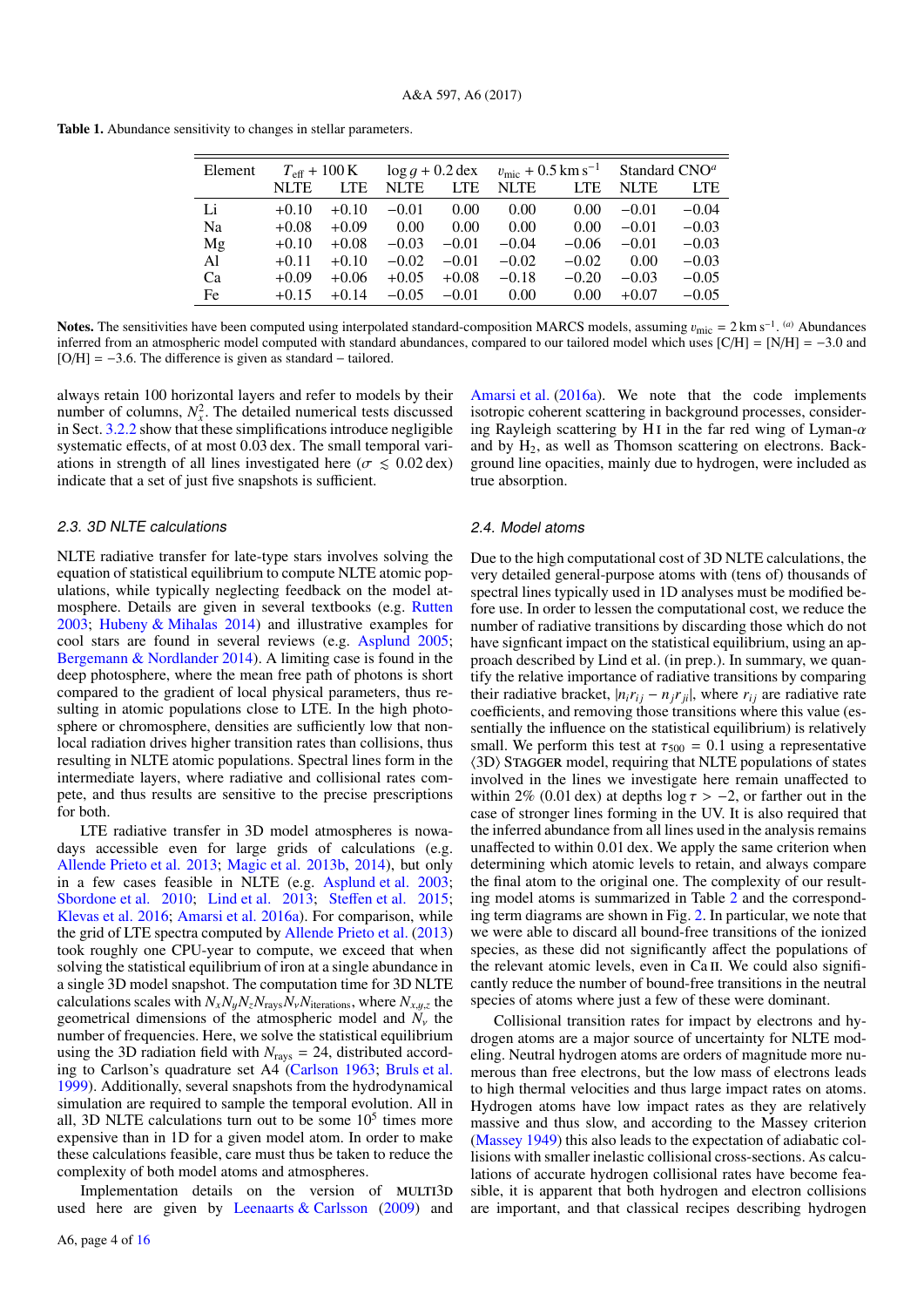

<span id="page-4-1"></span>[Fig. 2.](http://dexter.edpsciences.org/applet.php?DOI=10.1051/0004-6361/201629202&pdf_id=2) Term diagrams of the atoms analyzed in this work, illustrating all bound-bound transitions considered in the solution of the statistical equilibrium. Thicker lines are due to overlapping transitions. Lines or multiplets used in the abundance analysis are shown in red and labeled. The excited states of Mg II, Al II and Fe II are omitted from the figure.

| <b>Species</b>       | $N_{\text{levels}}^a$ | $N_{\rm lines}^{\phantom{1}}^{\phantom{1}}$ | $N_{\rm b-f}{}^b$ | $N_{y}^{c}$ | Source |
|----------------------|-----------------------|---------------------------------------------|-------------------|-------------|--------|
| Li I, II             | 20, 1                 | 91                                          | 20                | 1400        | 1, 2   |
| Na <sub>I</sub> , II | 20, 1                 | 91                                          | 20                | 1400        | 2, 3   |
| MgI, II, III         | 43, 2, 1              | 70, 1                                       | 8                 | 1600        | $\ast$ |
| Al <sub>I</sub> , II | 42, 2                 | 90                                          | 4                 | 2100        | 4.*    |
| Сан, ш               | 5, 1                  | 5                                           | $\theta$          | 550         | $2, *$ |
| Fe I, II, III        | 421, 12, 1            | 776.12                                      | 33                | 12000       | $5, *$ |

<span id="page-4-0"></span>Table 2. Model atoms for NLTE calculations.

Notes. The ground states of Mg III, Ca III and Fe III are not significantly populated, but are included for technical reasons. (*a*) The number of levels or lines in each listed ionization stage. (*b*) Number of radiative bound-free continuous transitions from the neutral to the singly ionized state. We do not consider bound-free transitions from the ionized states. (*c*) Approximate number of frequency points used to compute the radiation field when solving the statistical equilibrium.

References. (\*) This work; (1) [Lind et al.](#page-15-58) [\(2009a\)](#page-15-58); (2) [Lind et al.](#page-15-22) [\(2013\)](#page-15-22); (3) [Lind et al.](#page-15-59) [\(2011\)](#page-15-59); (4) Nordlander et al. (in prep.); (5) Lind et al. (in prep.), [Amarsi et al.](#page-15-60) [\(2016b\)](#page-15-60).

collisions [\(Drawin](#page-15-61) [1968\)](#page-15-61) are typically far worse than order-ofmagnitude estimates (see [Barklem et al.](#page-15-62) [2011;](#page-15-62) [Barklem](#page-15-63) [2016b,](#page-15-63) for recent reviews on the subject). These inaccuracies have traditionally been compensated for, to some degree, by introducing empirical scaling factors, which vary significantly from element to element as well as between authors (see e.g. Table 2 of [Bergemann & Nordlander](#page-15-51) [2014\)](#page-15-51). The model atoms used in this

work use quantum mechanical calculations for hydrogen transition rates, and are free from empirical scaling factors.

#### 2.4.1. Lithium and sodium

We use the same atoms as [Lind et al.](#page-15-22) [\(2013\)](#page-15-22), meaning slightly modified versions of those presented by [Lind et al.](#page-15-58) [\(2009a\)](#page-15-58), [Lind et al.](#page-15-59) [\(2011\)](#page-15-59). The Na atom is truncated at  $n = 10$ , leaving 20 levels of Na<sub>I</sub>, and for both atoms we consider only the 91 most important radiative transitions. Hydrogen collision transition rates [\(Barklem et al.](#page-15-64) [2003,](#page-15-64) [2010\)](#page-15-65) are based on quantum scattering calculations based on quantum chemical data for the LiH and NaH molecules [\(Belyaev & Barklem](#page-15-66) [2003;](#page-15-66) [Belyaev et al.](#page-15-67) [2010\)](#page-15-67). For lithium, the dominant electron collisional rates come from [Park](#page-15-68) [\(1971\)](#page-15-68). While the R-matrix calculations performed by [Osorio et al.](#page-15-69) [\(2011\)](#page-15-69) differed significantly, the dominant transitions happen to agree sufficiently well that the effects on the resonance line strength are smaller than 0.01 dex.

## 2.4.2. Magnesium

We use a simplified but realistic Mg model atom assembled for this work. We adopt hydrogen collision rates from [Barklem et al.](#page-15-70) [\(2012\)](#page-15-70), based on quantum mechanical crosssections [\(Guitou et al.](#page-15-71) [2011;](#page-15-71) [Belyaev et al.](#page-15-72) [2012\)](#page-15-72) for low-lying states of Mg i, based on quantum chemical data for the MgH molecule from [Guitou et al.](#page-15-73) [\(2010\)](#page-15-73). For Rydberg transitions we computed rates based on the free electron model of [Kaulakys](#page-15-74) [\(1985,](#page-15-74) [1991\)](#page-15-75) using the implementation of [Barklem](#page-15-76) [\(2016a\)](#page-15-76).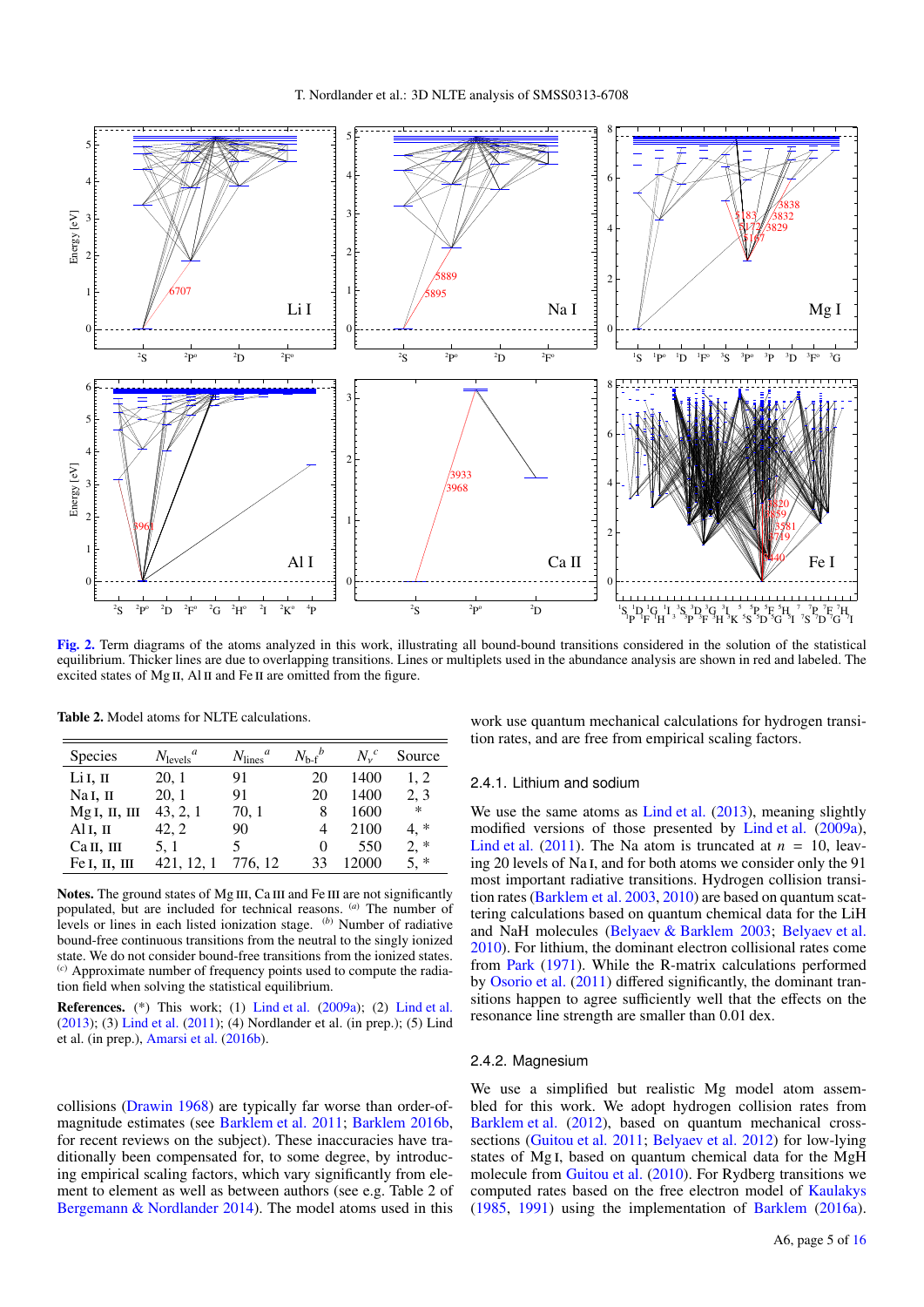The relative importance of electron and hydrogen collisional transitions was demonstrated by [Osorio et al.](#page-15-77) [\(2015\)](#page-15-77), indicating the strong sensitivity to hydrogen collisional rates in giants. We adopt energy levels, *f*-values, and photoionization cross-sections from TOPbase [\(Cunto et al.](#page-15-78) [1993;](#page-15-79) [Butler et al.](#page-15-79) 1993; [Mendoza et al.](#page-15-80) [1995\)](#page-15-80), except for the Mg ib lines where we adopt the laboratory *f*-values from [Aldenius et al.](#page-15-81) [\(2007\)](#page-15-81). The TOPbase photoionization cross-sections are tabulated using a dense frequency sampling necessary to resolve narrow resonance features. However, limitations in the calculations result in minor uncertainties in the positions (but not necessarily strengths) of resonances, which may spuriously coincide with narrow background opacity features. To reduce the potential bias of such coincidences, [Bautista et al.](#page-15-82) [\(1998\)](#page-15-82) suggested smoothing photoionization cross-sections to represent the inherent uncertainty of resonance energies. [Allende Prieto et al.](#page-15-83) [\(2003\)](#page-15-83) executed such smoothing, and we use their data, interpolated onto an equidistant frequency grid in order to sample the frequency dependence of background opacities.

Our Mg atom is represented by 43 levels of Mg i, 2 levels of  $Mg$  II and the Mg III continuum. For Mg I, we retain fine structure in the 3p<sup>3</sup>P<sup>o</sup> term, and *l*-splitting when  $l \le 3$  and  $n \le 6$ . Levels with a given principal quantum number *n* and  $l \ge 4$  or  $n > 6$  were combined, regardless of spin. In line with [Osorio et al.](#page-15-77) [\(2015\)](#page-15-77), we found that the collisional couplings were sensitive to the inclusion of high-lying states, and thus include states all the way up to  $n = 80$  in a coarse set of superlevels representing states with *n* = 9−10, 11−12, 13−14, 15−20, 21−30, 31−50, 51−80. For Mg i, we include 70 spectral lines, 47 of which originate from the  $3p<sup>3</sup>P<sup>o</sup>$  states, and continua coupling the Mg II ground state to the  $3p<sup>3</sup>P<sup>o</sup>$  and  $3p<sup>1</sup>P<sup>o</sup>$  states with photoionization edges at 2512 and 3756 Å (driving over-ionization), and five higher excited states with edges at  $2.2 \mu m$  and beyond (driving over-recombination).<br>The two levels of Mg II, 3s<sup>2</sup>S and 3p<sup>2</sup>P°, are collisionally and radiatively coupled via the resonance line at 2799 Å. In total, the bound-bound and bound-free radiative transitions are computed at 1600 frequency points.

# 2.4.3. Aluminium

We use a model atom to be described by Nordlander et al. (in prep.), with hydrogen collisional rates from [Belyaev](#page-15-84) [\(2013a\)](#page-15-84) computed for low-lying states using a model approach based on semi-empirical couplings and the Landau-Zener model [\(Belyaev](#page-15-85) [2013b\)](#page-15-85), and rates computed following [Kaulakys](#page-15-74) [\(1985,](#page-15-74) [1991\)](#page-15-75) for Rydberg states. Electron collisional rates come from open-ADAS<sup>[1](#page-5-0)</sup> (computed as described by [Badnell](#page-15-86) [2011\)](#page-15-86) when possible, including forbidden transitions, and are otherwise computed using [Seaton](#page-15-87) [\(1962\)](#page-15-87) for allowed transitions. Energy levels and *f*-values are taken from NIST [\(Kelleher & Podobedova](#page-15-88) [2008\)](#page-15-88) when possible, or otherwise the most recent data from Kurucz [\(Kurucz & Bell](#page-15-89) [1995\)](#page-15-89). Photoionization cross-sections are again taken from [Allende Prieto et al.](#page-15-83) [\(2003\)](#page-15-83), based on data from TOPbase [\(Mendoza et al.](#page-15-80) [1995\)](#page-15-80).

Our Al atom is represented by 42 levels of Al i and 2 levels of Al II. For Al I, we resolve fine structure in the  $3p<sup>2</sup>P<sup>o</sup>$  ground state, and we retain *l*-splitting when  $n \leq 8$ , and otherwise represent the states by a single superlevel at a given *n*-value when  $9 \le n \le 15$ . States with  $16 \le n \le 20$  are represented by a single superlevel. Levels of Al I are coupled radiatively by 90 b-b transitions, 40 of which are resonance lines. We also include four

# 2.4.4. Calcium

We modified the model atom of [Lind et al.](#page-15-22) [\(2013\)](#page-15-22). Only lines of Ca II are visible in the spectrum of SMSS0313-6708, and as the dominant ionization stage, the behavior of Ca<sub>II</sub> does not noticeably depend on Ca<sub>I</sub>. We thus only retain the  $4s<sup>2</sup>S$ ground state of Ca II plus the first two excited states  $(3d<sup>2</sup>D)$  and  $4p<sup>2</sup>P<sup>o</sup>$ , with resolved fine-structure) and the Ca III continuum. Electron collisional rates are based on R-matrix calculations [\(Meléndez et al.](#page-15-90) [2007\)](#page-15-90), but the statistical equilibrium is not very sensitive to collisional rates. We use energy levels from TOPbase (HE Saraph & PJ Storey, to be published) and *f*-values from Kurucz [\(Kurucz & Bell](#page-15-89) [1995\)](#page-15-89) which are very similar to the data in NIST.

By running tests on a complete atom representing Ca I by 39 levels, 244 b-b transitions and 39 b-f transitions, we verified that NLTE effects on Ca<sub>I</sub> indeed do not significantly affect the lines of Ca<sub>II</sub> on the level of 0.01 dex. For these tests, we included hydrogen collisions for Ca<sub>I</sub> based on [Drawin](#page-15-61) [\(1968\)](#page-15-61) rescaled by  $S_H = 0.1$  (following [Mashonkina et al.](#page-15-91) [2007\)](#page-15-91), as [Lind et al.](#page-15-22) [\(2013\)](#page-15-22) found acceptable fulfillment of the excitation and ionization equilibria using these collisional rates for a set of very metal-poor dwarfs and subgiants. We note that [Barklem](#page-15-92) [\(2016c\)](#page-15-92) recently computed rates for charge transfer and collisional excitation of Ca i, but do not expect these transition rates to affect the conclusion that the statistical equilibrium of  $Ca II$  is not significantly affected by NLTE effects on Ca i.

We model the resonance Ca II H and K lines at 3933–3968 Å and the Ca II IR triplet at  $8500 \text{ Å}$ , using 550 frequency points. We neglect continuous transitions coupling Ca II to the Ca III continuum as the photoionization cross sections are relatively small, with edges at  $\lambda$  < 1420 Å, resulting in negligible influence on the statistical equilibrium.

#### 2.4.5. Iron

We utilize a heavily reduced version of the newly compiled model atom which will be described in an upcoming paper (Lind et al., in prep.), and has previously been applied by [Amarsi et al.](#page-15-60) [\(2016b\)](#page-15-60). This model atom adopts collision rates for Fe+H collisions calculated with the asymptotic two-electron method presented by [Barklem](#page-15-92) [\(2016c\)](#page-15-92) and applied there to Ca+H. The calculation used here includes 138 states of Fe i, and 11 cores of Fe II, leading to the consideration of 17 symmetries of the FeH molecule. This removes the systematic uncertainty of classical collisional rates [\(Drawin](#page-15-61) [1968\)](#page-15-61), which in previous works were rescaled by a factor  $S_H$  calibrated on standard stars. Electron collisional rates were computed using the formula from [van Regemorter](#page-15-93) [\(1962\)](#page-15-93). The statistical equilibrium of iron represents a formidable problem, as the atom is vastly more complex than the others investigated in this work. Even disregarding fine structure splitting, the full model atom considers  $10<sup>5</sup>$  radiative transitions, requiring sampling at  $10<sup>6</sup>$  frequency points, at an estimated computational cost of several millennia of CPU time for the full 3D NLTE solution.

<span id="page-5-0"></span><sup>1</sup> ADF04 data products for Al i and Al ii computed in 2012, available at <http//open.adas.ac.uk>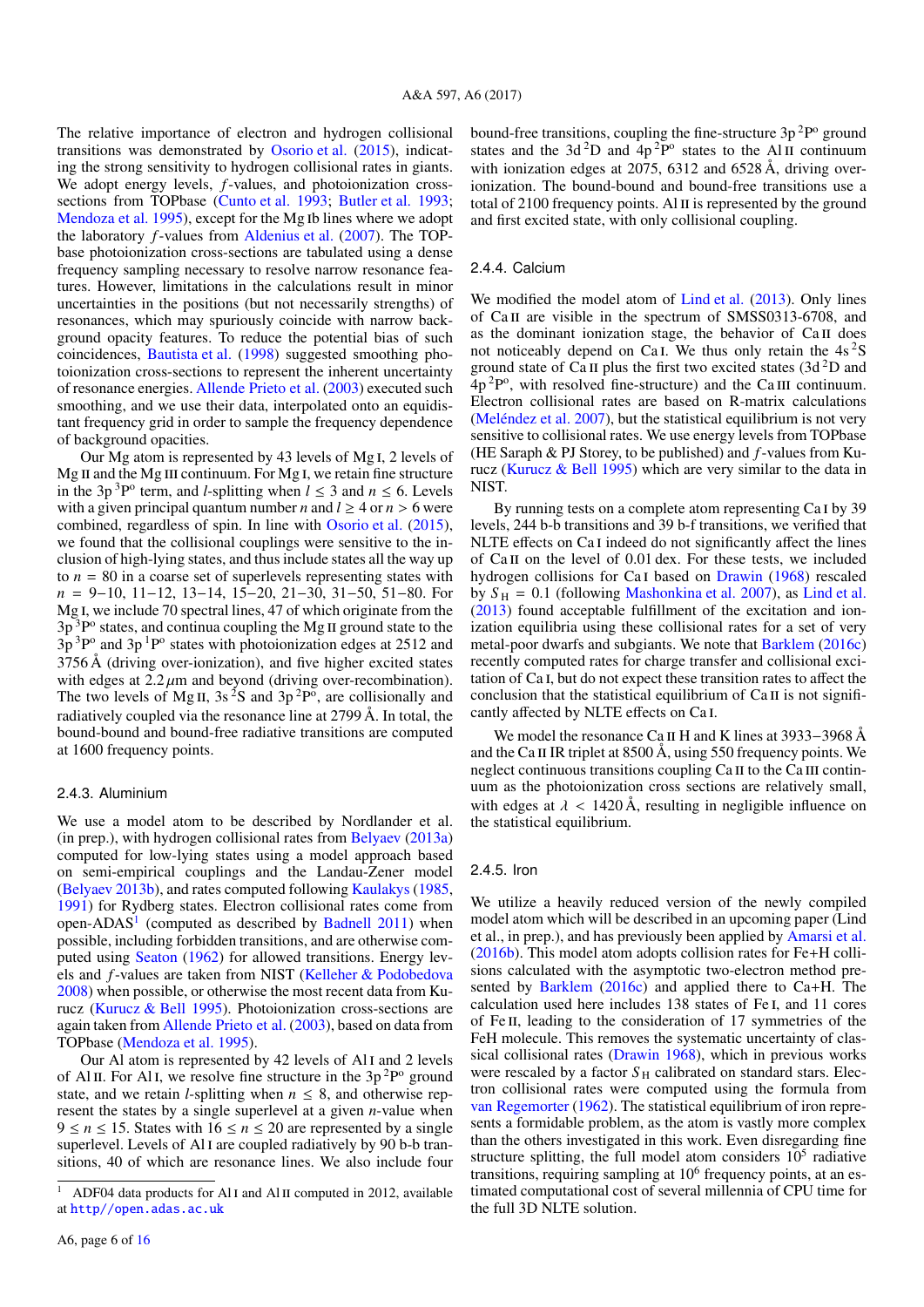Our reduced atom is represented by 421 levels of Fe i, 12 levels of Fe II, and the Fe III continuum. We have reduced the number of Fe II levels to retain only the nine low-lying states required to correctly compute the partition function, as well as the upper states of a few resonance multiplets in the UV ( $z^6P^o$ ,  $z^6D^o$  and  $z^6F^o$ ). Additionally, we do not resolve fine structure when solving the statistical equilibrium, and include only 776 and 12 spectral lines for Fe i and Fe ii, respectively, as well as 33 continuous transitions coupling Fe I to Fe II. In total, these radiative transitions are computed at 12 000 frequencies.

# <span id="page-6-0"></span>**3. Results**

We discuss the NLTE mechanisms and the resulting 3D NLTE effects in Sect. [3.1](#page-6-2) and in Sect. [3.2](#page-6-1) where we also compare 1D modeling. We estimate errors in Sect. [3.2.2,](#page-10-1) and present the results of the abundance analysis in Sect. [3.3.](#page-10-0)

#### <span id="page-6-2"></span>3.1. Resolved disk-center 3D NLTE effects

We illustrate the predicted NLTE line strength corrections at disk-center (i.e., using vertical rays, where  $\mu = 1$ ) on the resolved surface of a high-resolution snapshot from the hydrodynamical simulation for representative lines of Li<sub>I</sub>, Al<sub>I</sub>, Ca<sub>II</sub> and Fe I in Fig. [3.](#page-7-0) The NLTE line strength correction,  $\Delta \log W_{\lambda, \mu=1}$  = log  $W_{\lambda, \mu=1}(\text{NLTE}) - \log W_{\lambda, \mu=1}(\text{LTE})$ , represents the difference in line strength between the NLTE and the LTE case, and is approximately the same as the abundance correction (but with opposite sign) for weak lines. Note, however, that line strengths vary from center to limb with typically stronger NLTE−LTE differences toward the limb as rays with small  $\mu$  probe higher atmospheric layers where collisional rates are lower.

Below, we give detailed descriptions of the NLTE behavior of each species at disk-center. We find the NLTE corrections across the surface of the simulation to be negative across the bulk of the hot granules. The overall behavior varies between elements due to different processes being responsible for NLTE effects, with our different diagnostic lines forming from levels of different excitation energy as well as ionization stages.

#### 3.1.1. Lithium and sodium

At low abundances, the Li and Na resonance lines behave similarly as they form in the transition region between overionization and over-recombination. Over-ionization tends to dominate in granules while over-recombination gives a net line strengthening in the intergranular lanes. The interplay depends on the line strength, as the ground state tends to be overpopulated in deeper layers but depleted in higher layers. Since stronger lines form in higher layers, the NLTE correction becomes more negative the higher the abundance. As long as the lines are very weak, this ionization balance effect is more important than photon losses in the core.

## 3.1.2. Magnesium

We illustrate the predicted line strength for the Mg Ib 5183 Å line on the resolved surface of the hydrodynamical simulation in Fig. [4.](#page-8-0) In LTE, the predicted line strength correlates with the continuum intensity  $I_c$ , that is, the optical granulation pattern, such that the line is typically stronger in the bright, granular

upflows than in the cooler intergranular lanes. This is because the saturated line core forms high above the continuum, where temperature inversions above intergranular lanes reduce line strengths. The NLTE line strength in the granules is however clearly suppressed due to over-excitation driven mainly by the UV triplet at 3829−3838 Å, which efficiently depopulates the  $3p<sup>3</sup>P<sup>o</sup>$  states. The fact that the NLTE effect is strongest in the hot regions is expected, as over-excitation and over-ionization result from the  $J_v - B_v$  split, which is larger where the temperature structure is steeper. Consequently, this effect is typically smaller in the intergranular lanes, with cooler regions even experiencing enhanced line strength in patches with significant temperature inversions.

### 3.1.3. Aluminium

The ground state of Al is efficiently de-populated relative to LTE by over-ionization and over-excitation driven by the resonance lines. The NLTE line strength correction varies strongly between essentially zero in the cool intergranular lanes and as much as <sup>−</sup>0.7 dex in the granules, where the strong temperature gradient results in a large  $J_v - B_v$ , which drives the NLTE effect.

#### 3.1.4. Calcium

For Ca, the dominant NLTE driver is over-excitation of the upper state,  $4p^2P^{\circ}$ , driven by the resonance lines. This has minute effects on the ground state but strongly over-populates the upper states. A flow back down via the IR triplet lines over-populates the  $3d<sup>2</sup>D$  state as well, which is collisionally- but not radiatively coupled to the ground state. The resonance line formation behaves like a two-level atom, with a superthermal source function (due to the population inversion) equal to the mean intensity  $\bar{J}_y$ , resulting in weakened lines. Aside from the same type of sat resulting in weakened lines. Aside from the same type of saturation effect as was seen for Mg in Fig. [4,](#page-8-0) in regions where the temperature structure is inverted in layers high above the continuum, NLTE effects on Ca ii vary only weakly across the surface.

#### 3.1.5. Iron

NLTE effects on the Fe lines are similar to those seen for Al. The same drivers; photon pumping in the resonance lines and overionization, are responsible for the departures from LTE. However, while photoionization operates on the ground state of Al<sub>I</sub>, it is mainly the excited states of Fe i which are over-ionized. NLTE effects on the Fe i resonance lines are thus due to the resonance lines driving a flow from the ground state to the intermediate states, which are over-ionized. The NLTE line strength correction is stronger (more negative) than for Al, with a broad distribution of line strength corrections peaking at −1 dex but ranging to  $-1.5$  dex.

## <span id="page-6-1"></span>3.2. 3D NLTE effects on disk-integrated flux spectra

Line strengths computed in NLTE and LTE using the highest resolution  $(240^2)$ , except for Fe where  $120^2$  was used) snapshot from the hydrodynamical simulation are indicated in Fig. [5](#page-9-0) by horizontal dashed lines. NLTE line strengths are smaller (giving positive abundance corrections), with differences ranging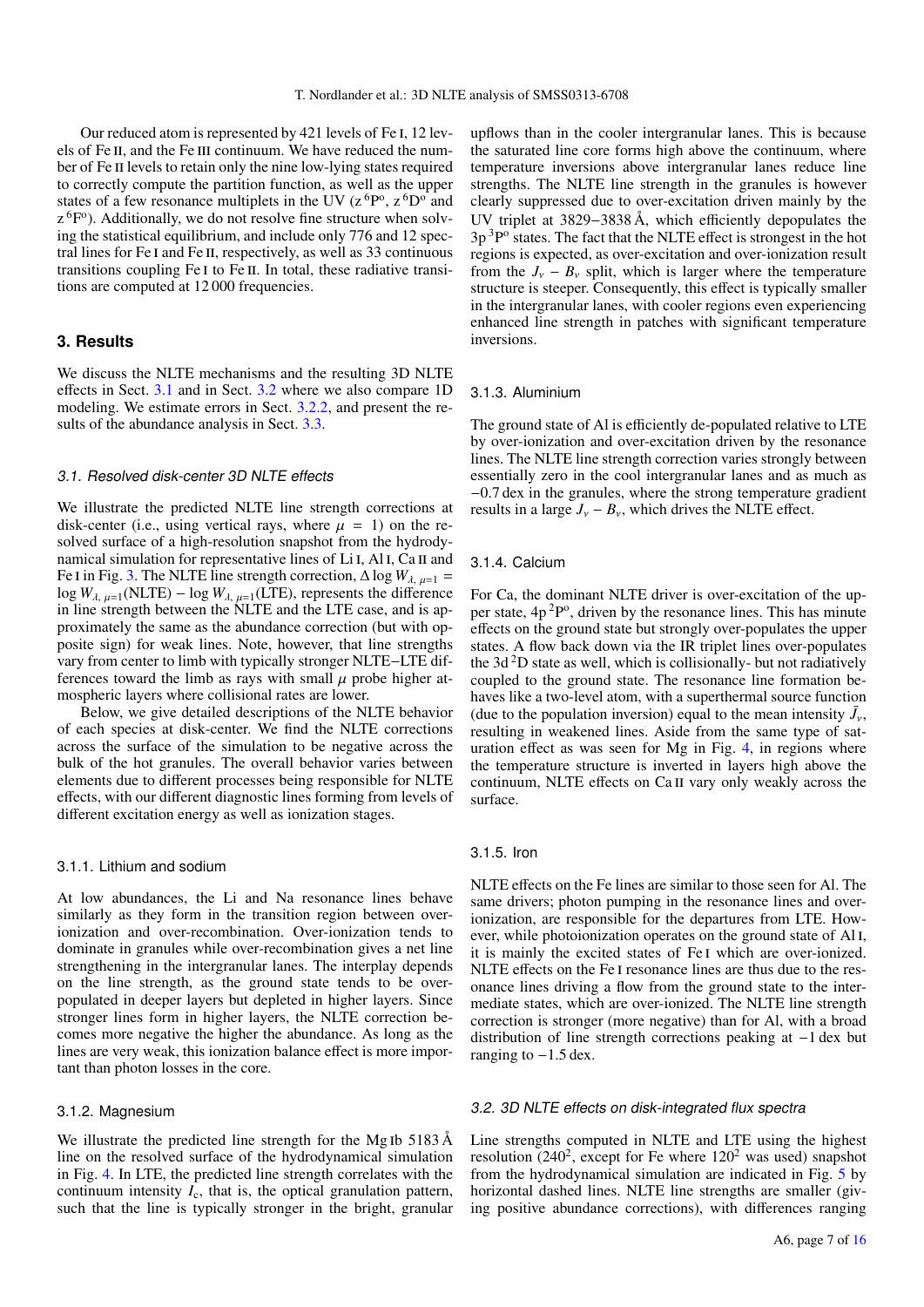

<span id="page-7-0"></span>[Fig. 3.](http://dexter.edpsciences.org/applet.php?DOI=10.1051/0004-6361/201629202&pdf_id=3) Spatially resolved NLTE equivalent width correction at disk-center intensity  $(\mu = 1)$ , shown for representative lines of Li I (6707 Å, *top left*), Al i (3961 Å, *top right*), Ca ii (3933 Å, *bottom left*), and Fe i (3719 Å, *bottom right*) in a high-resolution snapshot of the hydrodynamical model  $(240<sup>2</sup>$  grid points for Li, Al and Ca; 120<sup>2</sup> for Fe). Although the behavior is shown for vertical rays, we emphasize that the statistical equilibrium was solved using the 3D radiation field. The NLTE line strength correction,  $\Delta \log W_{\lambda, \mu=1} = \log W_{\lambda, \mu=1}(\text{NLTE}) - \log W_{\lambda, \mu=1}(\text{LTE})$ , corresponds roughly to the abundance correction but with opposite sign. Red and blue colors indicate weaker and stronger lines under NLTE than under LTE, meaning positive and negative abundance corrections. For this illustration, we adopt the abundances  $A(Li) = 0.70$ ,  $A(Ai) = 1.15$ ,  $A(Ca) = -0.62$ , and  $A$ (Fe) = 0.60. Na, not shown, behaves very similarly to Li, and the corresponding illustration for Mg is shown in the bottom left of Fig. [4.](#page-8-0)

from as little as 0.04 dex for the Na i 5895 Å line to 1.15 dex for Fe I 3719 Å. We note, and caution, that the NLTE effects vary between lines of the same species, as well as with abundance, and cannot necessarily be directly applied to an abundance analysis. Additionally, the lines of Mg and Ca are saturated, leading

to larger effects on abundances than what is indicated by differences in line strengths.

In the following subsections, we compare these 3D NLTE results to those computed using 1D or  $\langle 3D \rangle$  models and to calculations using model atmospheres reduced in size, as well as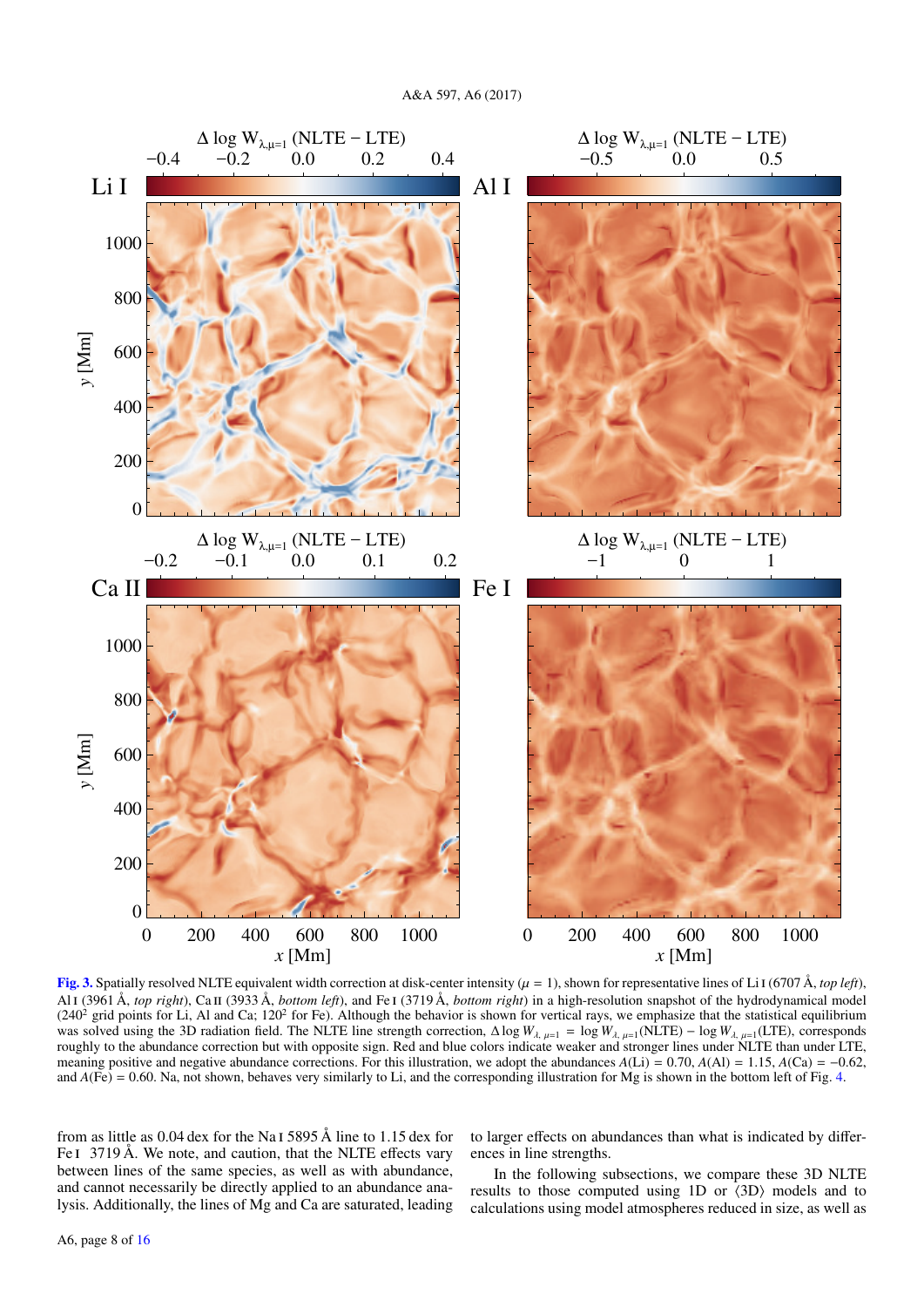

<span id="page-8-0"></span>**[Fig. 4.](http://dexter.edpsciences.org/applet.php?DOI=10.1051/0004-6361/201629202&pdf_id=4)** Spatially resolved line equivalent widths of the Mg I 5183 Å line at disk-center intensity ( $\mu = 1$ ) in a high-resolution (240<sup>2</sup>) snapshot of the hydrodynamical model assuming  $A(Mg) = 3.80$  *Top left*: NI TF *cr* hydrodynamical model, assuming *<sup>A</sup>*(Mg) <sup>=</sup> <sup>3</sup>.80. *Top left*: NLTE (*right:* LTE) equivalent widths. *Bottom left*: NLTE equivalent width correction. Red and blue colors carry the same meaning as in Fig. [3.](#page-7-0) *Bottom right*: granulation pattern imprinted on the relative continuum intensity.

other snapshots from the hydrodynamical simulation, and evaluate the influence of non-vertical radiative transfer on the NLTE solution.

## 3.2.1. 3D−1D comparison

Line strengths computed using  $\langle 3D \rangle$  horizontally and temporally averaged one-dimensional structure, and the 1D hydrostatic MARCS model, are shown in Fig. [5.](#page-9-0) Comparing LTE results, we

find that  $\langle 3D \rangle$  models reproduce the 3D LTE results well, with deviations of less than 0.05 dex except for Fe where lines are too weak by  $0.2$  dex. In  $(3D)$  NLTE, lines of Li, Na, Al and Fe are too strong by 0.04−0.07 dex compared to 3D NLTE. The Ca line is too strong by 0.11 dex, and the lines of Mg are too strong by 0.12−0.17 dex, depending on the line.

For MARCS models in LTE, differences with respect to 3D LTE are larger than those for  $\langle 3D \rangle$  models, as expected, with Fe line strengths being 0.3 dex too weak. In NLTE, results for MARCS models are very close to 3D NLTE for Li, Na and Al, to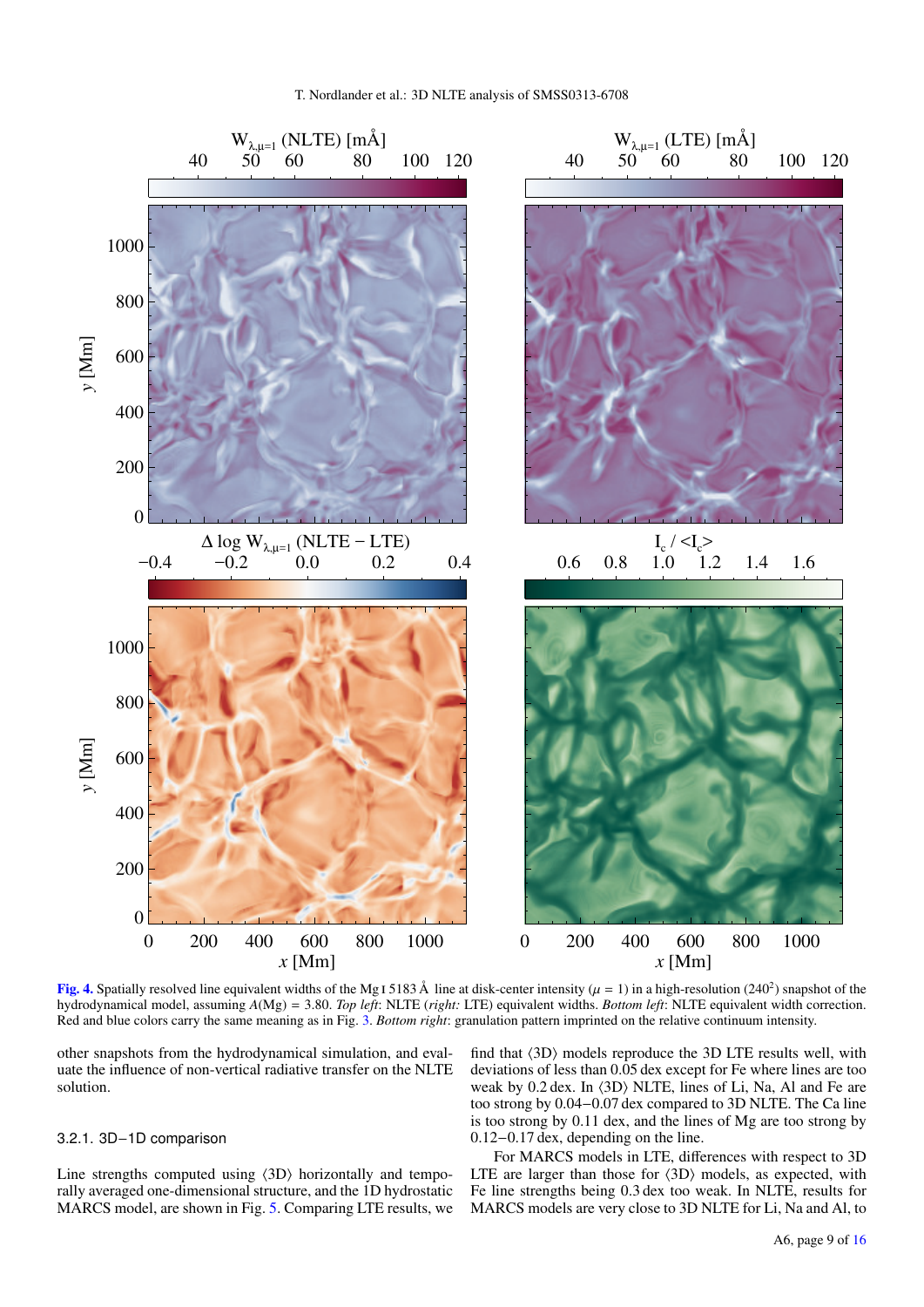

<span id="page-9-0"></span>[Fig. 5.](http://dexter.edpsciences.org/applet.php?DOI=10.1051/0004-6361/201629202&pdf_id=5) Variation of predicted disk-integrated line strengths, as inferred from a snapshot from the hydrodynamical simulation downsampled from the original  $240<sup>2</sup>$  grid points as well as the horizontally averaged  $\langle 3D \rangle$  and hydrostatic 1D case. A vertical dashed line separates the 3D results from the 1D hydrostatic and  $\langle 3D \rangle$  results. Calculations in NLTE (black diamonds) and LTE (blue squares) are illustrated for representative lines using *A*(Li) = 0.70, *A*(Na) = 0.89, *A*(Mg) = 3.80, *A*(Al) = 1.15, *A*(Ca) = −0.62, and *A*(Fe) = 0.60. When additional snapshots have been computed (at resolution  $60<sup>2</sup>$ ), their individual results are indicated by horizontal lines. A red greek cross indicates the corresponding NLTE result computed in the so-called 1.5D approximation (at resolution 60<sup>2</sup>). Each panel spans over 0.35 dex, except for Al and Fe due to their very strong NLTE effects. For clarity, the line strength determined from the highest-resolution model is indicated as a horizontal dashed line across each panel, and representative errors of 0.03, 0.06 and 0.09 dex are indicated by gray shaded regions.

within 0.02 dex. Lines are too strong by 0.05 dex for Fe, 0.10 dex for Ca, and 0.10−0.16 dex for Mg.

Overall, NLTE predictions for weak lines using these 1D MARCS or  $\langle 3D \rangle$  models are not too different from the full 3D

NLTE solution. For the saturated lines of Mg and Ca however, line strengths are significantly over-estimated, indicating that the adopted value  $v_{\text{mic}} = 2 \text{ km s}^{-1}$ , may be too high. As the curve of growth is flat for saturated lines the resulting effect on curve of growth is flat for saturated lines, the resulting effect on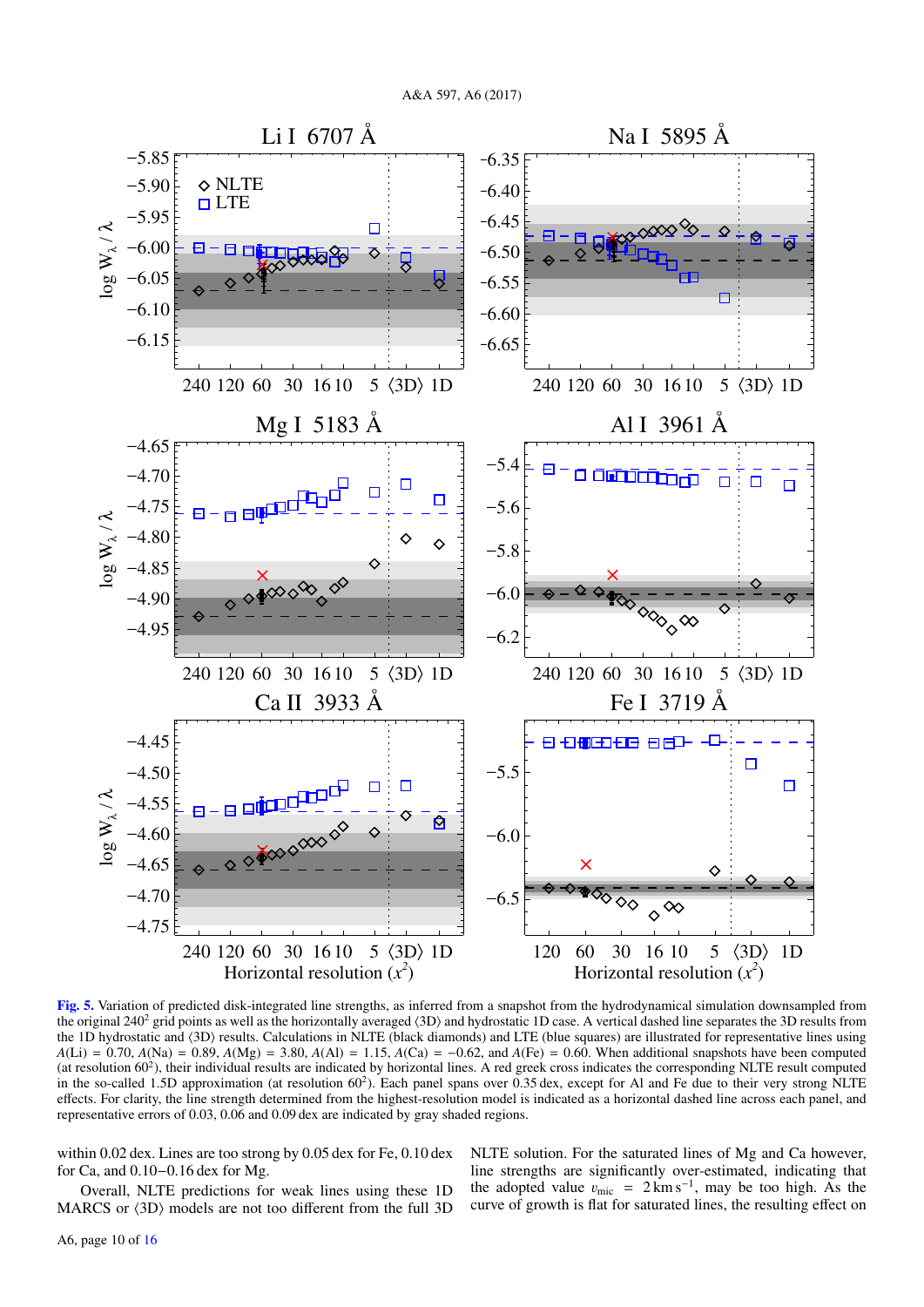abundances is even larger than that indicated by the difference in line strength. The choice of  $v_{\text{mic}}$  parameter is discussed further in Sect. [3.3.](#page-10-0)

#### <span id="page-10-1"></span>3.2.2. 3D modeling errors

We investigated both the influence of reducing the resolution of a given snapshot from the hydrodynamical simulation, and the temporal snapshot-to-snapshot variations, from data illustrated in Fig. [5.](#page-9-0)

Reducing the resolution appears to introduce systematic errors in both NLTE and LTE calculations. NLTE results for lowerresolution models systematically overestimate line strengths for Li, Na, Mg and Ca, while underestimating them for Al and Fe. The magnitude of these effects appears larger for lines where NLTE effects are large. Errors are smaller in LTE, and are similar for all lines.

We find that for 3D NLTE modeling, the model atmospheres can safely be reduced in resolution to  $60^2$ , with errors less than 0.03 dex compared to calculations at the maximum resolution. For Fe I, we have not been able to solve the statistical equilibrium for models at resolutions higher than  $120<sup>2</sup>$ . Line strengths deduced from these models differ from results at resolution  $60<sup>2</sup>$ by only 0.02 dex. As the NLTE effects are similar to those seen for Al<sub>I</sub>, albeit stronger, we estimate that the errors introduced by running these simulations at lower resolution should not be larger than ∼0.03 dex.

Little work has been carried out to test the sensitivity of abundance analyses to the numerical resolution used in the 3D stellar models and in the radiative transfer calculations. [Asplund et al.](#page-15-94) [\(2000a\)](#page-15-94) studied iron lines in the solar spectrum, where the low-resolution models  $(50^2 \text{ compared to } 200^2)$  were 50−100 K warmer in the outer atmospheric layers. In their LTE synthesis, this resulted in weaker lines indicating higher abundances by ∼0.05 dex, but reaching as high as 0.1 dex for lowexcitation lines. Systematic temperature differences of similar magnitude have been found at higher resolution (140<sup>2</sup>  $\times$ 150 compared to  $400^2 \times 300$ ) in simulations of the solar photosphere computed with the  $CO<sup>5</sup>BOLD$  code [\(Freytag et al.](#page-15-95) [2012\)](#page-15-95). Based on the small effects seen at very high resolution  $(480<sup>2</sup>)$  in models computed for HD 122563 by [Collet et al.](#page-15-96) [\(2009\)](#page-15-96), we expect that our hydrodynamical model is sufficiently large in this respect.

In addition to the numerical resolution, we analyzed sequences of snapshots to estimate the effect of temporal variations, and indicate the line strengths inferred from individual snapshots by horizontal lines in Fig. [5.](#page-9-0) The snapshot-to-snapshot RMS variation at  $60<sup>2</sup>$  resolution is less than 0.02 dex. The set of five snapshots we use for the abundance analysis does sample the simulation well, and even in the case of Fe I, where we use a single snapshot, the small sample of snapshots does not introduce significant errors.

In summary, we find that it is unlikely that combined errors due to the limited resolution and number of snapshots is larger than 0.05 dex for any species analyzed here, as compared to the full  $240^2$  model. We find smaller errors for Li I, Na I, Mg I and Ca II, with combined effects likely not larger than 0.02 dex. The 3D and NLTE effects are thus much greater than these numerical errors. Additionally, these errors fall well within the estimated error bars associated with uncertainties in the stellar parameters, indicated in Table [1.](#page-3-2)

Other potential sources of errors include, for example, effects of the opacity binning and NLTE effects on hydrogen which may affect the atmospheric structure, and input data such



<span id="page-10-2"></span>[Fig. 6.](http://dexter.edpsciences.org/applet.php?DOI=10.1051/0004-6361/201629202&pdf_id=6) Upper limit determination for iron, comparing stacked spectra centered on the six strongest unblended lines, Fe i 3440.6, 3581.2, 3719.9, 3737.1, 3820.4 and 3859.9 Å. The 3D NLTE line profiles are shown for the  $1\sigma$ ,  $2\sigma$  and  $3\sigma$  upper limits, corresponding to line strengths of 0.7, 1.5 and 2.2 mÅ. The small bump at  $+0.4 \text{ Å}$  in the synthetic spectrum is due to the nearby line Fe I 3441.0 Å.

as photoionization and collisional transition rates in the NLTE modeling. Rigorous propagations of atomic data uncertainties are beyond the scope of this analysis, but see [Osorio et al.](#page-15-77) [\(2015\)](#page-15-77), for example, where the influence of different collisional processes was explicitly tested for Mg.

#### 3.2.3. The influence of non-vertical radiative transfer

To help gauge the influence of non-vertical radiative transfer on the NLTE solution, we also performed test calculations using the so-called 1.5D approximation, where the NLTE solution is acquired separately, column-by-column in the model atmosphere. The 1.5D approximation can also be utilized to save computational resources, as a full 3D solution of the statistical equilibrium is avoided (e.g., [Kiselman](#page-15-97) [1993;](#page-15-97) [Shchukina & Trujillo Bueno](#page-15-98) [2001;](#page-15-98) [Shchukina et al.](#page-15-99) [2005,](#page-15-99) [2009;](#page-15-100) [Pereira & Uitenbroek](#page-15-101) [2015\)](#page-15-101). In the case of the 777 nm oxygen triplet lines, [Amarsi et al.](#page-15-25) [\(2016a\)](#page-15-25) found that solving the statistical equilibrium using the full 3D radiation field did not differ greatly from the 1.5D approximation, but this is not a general result applicable to any atom or type of star.

Line strengths computed in the 1.5D approximation are indicated in Fig. [5.](#page-9-0) We find that two competing mechanisms appear to be important. With the full 3D radiation field, regions above the cool intergranular lanes are illuminated by the nearby hot granules via inclined rays. As these rays are missing in 1.5D, the  $J_{\nu}$ −*B*<sub>ν</sub> split decreases, thus leading to strengthened lines in these regions. Conversely, the radiation field above the hot granules is somewhat stronger in 1.5D, leading to weakened lines in these regions. We find that the net result is a slightly more positive NLTE line strength correction (leading to lower abundances) for all six elements, albeit with effects of at most 0.02 dex for Li, Na and Ca, 0.04 dex for Mg, 0.10 dex for Al, and 0.22 dex for Fe.

## <span id="page-10-0"></span>3.3. Abundance analysis

The results of our 3D NLTE analysis are shown in Table [3](#page-11-0) and illustrated for iron in Fig. [6.](#page-10-2) The stacked spectrum of the Fe i 3440.6, 3581.2, 3719.9, 3737.1, 3820.4 and 3859.9 Å lines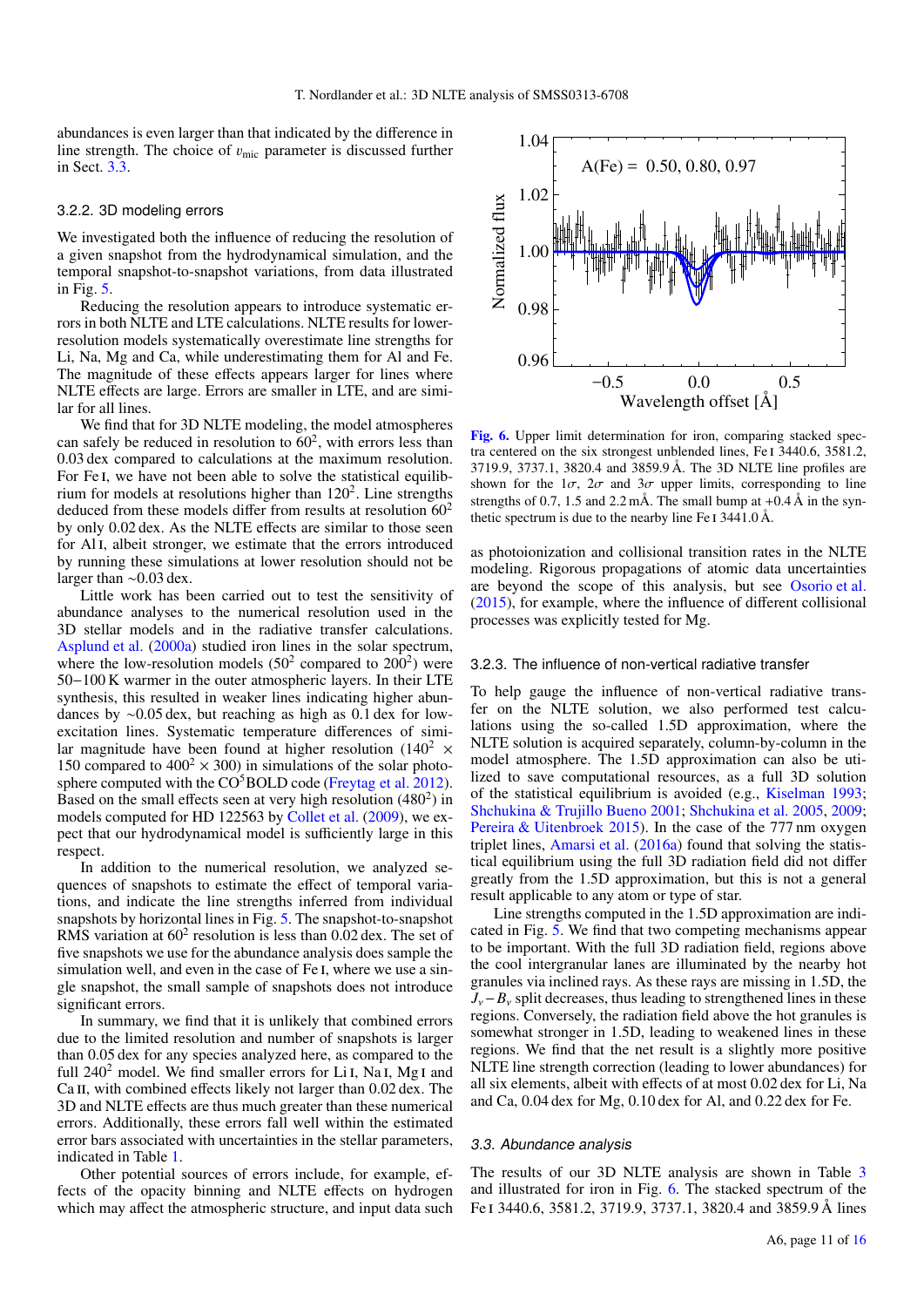<span id="page-11-0"></span>Table 3. Results of the 3D NLTE abundance analysis.

| Element       | 3D NLTE          | 3D LTE           | (3D) NLTE        | $\langle 3D \rangle$ LTE | 1D NLTE          | 1D LTE           | Bessell et al. (2015) |
|---------------|------------------|------------------|------------------|--------------------------|------------------|------------------|-----------------------|
| $A(Li)^a$     | $0.82 \pm 0.08$  | $0.79 \pm 0.08$  | $0.81 \pm 0.07$  | $0.79 \pm 0.07$          | $0.83 \pm 0.07$  | $0.82 \pm 0.07$  | $0.71 \pm 0.10$       |
| $A(Na)^b$     | $< 0.87$ (0.64)  | < 0.87           | < 0.85           | < 0.86                   | ${<}0.87$        | < 0.86           | < 0.58                |
| $A(Mg)^c$     | $3.77 \pm 0.03$  | $3.40 \pm 0.06$  | $3.56 \pm 0.08$  | $3.28 \pm 0.12$          | $3.59 \pm 0.07$  | $3.28 \pm 0.11$  | $3.52 \pm 0.03$       |
| $A(Al)^b$     | <1.30(0.79)      | < 0.69           | 1.22             | < 0.72                   | <1.29            | $\leq 0.74$      | < 0.25                |
| $A(Ca)^a$     | $-0.60 \pm 0.06$ | $-1.14 \pm 0.04$ | $-0.96 \pm 0.05$ | $-1.28 \pm 0.03$         | $-0.91 \pm 0.04$ | $-1.04 \pm 0.05$ | $-0.92 \pm 0.10$      |
| $A(Fe)^{b,d}$ | $< 0.97$ (0.50)  | $<-0.18$         | < 0.89           | $\leq -0.01$             | < 0.77           | < 0.16           | $<-0.02$              |
|               |                  |                  |                  |                          |                  |                  |                       |

Notes. The recommended abundances from [Bessell et al.](#page-15-19)  $(2015)$  are shown for comparison. These are based on 3D LTE for Li,  $\langle 3D \rangle$  NLTE for Na, Mg, Ca and Fe, and 1D LTE for Al. Note that the upper limits are given as  $1\sigma$  for Na and Al, and  $3\sigma$  for Fe. <sup>(a)</sup> Line profile fits, with  $1\sigma$ <br>uncertainties from the  $v^2$  statistic. <sup>(b)</sup>  $3\sigma$  upper limits bas uncertainties from the  $\chi^2$  statistic. <sup>(b)</sup> 3*σ* upper limits based on the local photon noise and continuum placement uncertainty. The 1*σ* upper limit is<br>shown in parentheses for the 3D NLTE analysis. <sup>(c)</sup> Average of shown in parentheses for the 3D NLTE analysis. <sup>(c)</sup> Average of multiple line profile fits, with 1σ line-to-line dispersion. <sup>(d)</sup> 3σ upper limits based<br>on stacked spectra of multiple upblended lines on stacked spectra of multiple unblended lines.

<span id="page-11-1"></span>Table 4. Recommended abundances of SMSS0313-6708, with statistical and systematic uncertainties.

| Species                 | A(X)        | [X/H]             | $\sigma_{\rm stat}$ | $\sigma_{\rm sys}{}^a$ | Source         |
|-------------------------|-------------|-------------------|---------------------|------------------------|----------------|
| Li I                    | 0.82        | $-0.23$           | 0.08                | 0.10                   | *              |
| C(GH)                   | 5.88        | $-2.55$           | 0.09                |                        | 1              |
| N(NH)                   | < 3.13      | $\le -4.70$       | 0.3                 |                        | 1              |
| O(OH)                   | 6.16        | $-2.53$           | 0.15                |                        | 1              |
| Nai                     | < 0.64      | $\le -5.60$       | 0.10                | 0.08                   | *              |
| Mg <sub>I</sub>         | 3.77        | $-3.83$           | 0.03                | 0.10                   | $\ast$         |
| Al I                    | < 0.79      | $\le -5.66$       | 0.25                | 0.11                   | ∗              |
| SiI                     | <1.91       | $\le -5.60$       | 0.3                 |                        | 2              |
| Ca <sub>II</sub>        | $-0.60$     | $-6.94$           | 0.06                | 0.10                   | $\ast$         |
| Scп                     | $<-2.35$    | $\le -5.50$       | 0.3                 |                        | 2              |
| Tiп                     | $<-2.15$    | $<-7.10$          | 0.3                 |                        | 2              |
| Vп                      | $<-0.37$    | $<-4.30$          | 0.3                 |                        | 2              |
| Cr <sub>I</sub>         | $<-0.66$    | $<-6.30$          | 0.3                 |                        | 2              |
| MnI                     | $<-0.37$    | $\le -5.80$       | 0.3                 |                        | 2              |
| $\operatorname{Fe} I^b$ | < 0.50      | $<-7.00$          | 0.24                | 0.16                   | $\ast$         |
| Co <sub>I</sub>         | $<-0.41$    | $\leftarrow$ 5.40 | 0.3                 |                        | 2              |
| N <sub>i</sub> I        | $<-0.68$    | $<-6.90$          | 0.3                 |                        | $\overline{c}$ |
| Cu <sub>I</sub>         | $\le -1.31$ | $\le -5.50$       | 0.3                 |                        | $\overline{c}$ |
| ZnI                     | < 1.16      | $<-3.40$          | 0.3                 |                        | $\overline{c}$ |
| $Sr\,\Pi$               | $<-4.03$    | $<-6.90$          | 0.3                 |                        | $\overline{c}$ |
| BaII                    | $<-3.92$    | $\le -6.10$       | 0.3                 |                        | $\overline{c}$ |
| Eu II                   | $<-2.38$    | $<-2.90$          | 0.3                 |                        | 2              |
|                         |             |                   |                     |                        |                |

Notes. Uncertainties and upper limits are given at the  $1\sigma$  level. <sup>(a)</sup> Systematic uncertainty due to uncertainties in stellar parameters, estimated by [Keller et al.](#page-15-18) [\(2014\)](#page-15-18) as  $\sigma(T_{\text{eff}}) = 100 \text{ K}$  and  $\sigma(\log g) = 0.2 \text{ dex}$ .<br>(b) The corresponding  $3\sigma$  upper limit is  $A(\text{Fe}) < 0.97$  [Fe/H]  $< -6.53$ (*b*) The corresponding  $3\sigma$  upper limit is  $A$ (Fe) < 0.97, [Fe/H] < -6.53. References. (\*) This work, 3D NLTE; (1) [Bessell et al.](#page-15-19) [\(2015\)](#page-15-19), 3D LTE analysis of molecular lines; (2) [Bessell et al.](#page-15-19) [\(2015\)](#page-15-19), 1D LTE analysis.

does hint at a weak absorption feature, but we stress that it is consistent with the noise level at  $1\sigma$ . For comparison, we also report in Table [3](#page-11-0) the corresponding LTE results, as well as results from one-dimensional modeling using  $\langle 3D \rangle$  and 1D MARCS models. We combine our results with abundances of C, N and O based on 3D LTE molecular line analyses, and 1D LTE analyses for the remaining elements from [Bessell et al.](#page-15-19) [\(2015\)](#page-15-19) in Table [4.](#page-11-1) These are our recommended abundances for comparisons to supernova models.

Differences between our 3D NLTE results and abundances determined in LTE using 1D MARCS models are negligible for Li and Na, but amount to <sup>+</sup>0.5 dex for Mg, Al and Ca, and



<span id="page-11-2"></span>[Fig. 7.](http://dexter.edpsciences.org/applet.php?DOI=10.1051/0004-6361/201629202&pdf_id=7) Abundance results for five lines of magnesium using different types of modeling, shown as a function of the reduced equivalent width. Line central wavelengths are indicated in units of Å. For the 3D NLTE and 3D LTE cases, we overplot linear fits to the trends. In 3D NLTE, we find a positive slope of less than  $2\sigma$  significance, while 3D LTE as well as the  $\langle 3D \rangle$  results indicate  $>3\sigma$  significant negative slopes.

<sup>+</sup>0.8 dex for Fe. Comparing instead to 1D NLTE results, we find excellent agreement for Li, Na and Al, and differences decrease somewhat to <sup>+</sup>0.2 dex for Mg and Fe, and <sup>+</sup>0.3 dex for Ca. In contrast, abundances based on the 3D LTE analysis deviate more strongly from 3D NLTE than did the 1D LTE analysis, indicating that 3D LTE analyses of atomic lines are unsuitable in the presence of strong NLTE effects. This is expected, as the steeper temperature structures of the 3D models give rise to even stronger NLTE effects (as is evident from Table [3](#page-11-0) for every element except Na).

Abundance analyses in LTE using the temporally and horizontally averaged  $\langle 3D \rangle$  model, which has a steeper temperature gradient than the 1D MARCS models, again deviate more strongly from the 3D NLTE results than did the 1D LTE analysis, and are more similar to 3D LTE. In NLTE, results with the  $\langle 3D \rangle$  model are similar to the 1D NLTE analysis, indicating that adopting the more realistic temperature structure of the  $\langle 3D \rangle$ model is not sufficient, but in fact horizontal inhomogeneities, granulation, must be taken into account to correctly model the NLTE line formation. Additionally, results for  $\langle 3D \rangle$  models are sensitive to the averaging method [\(Magic et al.](#page-15-28) [2013b\)](#page-15-28).

As illustrated in Fig. [7,](#page-11-2) Mg abundances derived from the individual lines in 3D NLTE are in excellent agreement, with a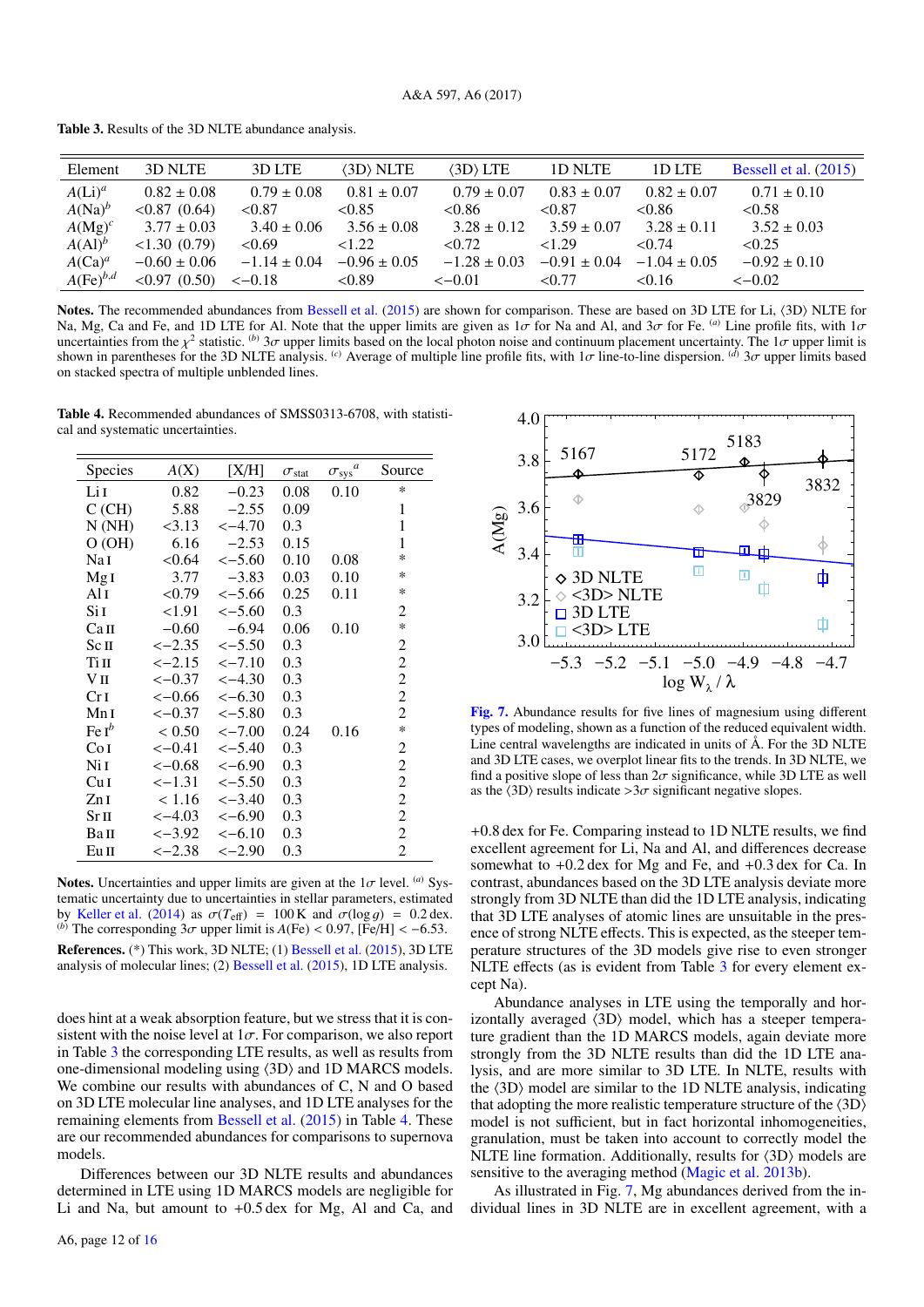scatter of only 0.03 dex, weakly correlated with line strength. 3D LTE results, on the other hand, indicate significantly lower abundances derived from the stronger lines.  $\langle 3D \rangle$  NLTE and LTE abundances also strongly anticorrelate with line strength; we find very similar behavior using 1D MARCS models. As all lines but the weakest are saturated,  $1D$  and  $\langle 3D \rangle$  results are sensitive to the choice of the microturbulence parameter, which we set to  $v_{\text{mic}} = 2 \text{ km s}^{-1}$ . Decreasing  $v_{\text{mic}}$  by 0.5 km s<sup>-1</sup> would increase the abundance determined from the strongest line by 0.10 dex the abundance determined from the strongest line by 0.10 dex. Thus, in order to bring lines of Mg<sub>I</sub> of different strength into agreement,  $v_{\text{mic}}$  would need to decrease significantly, to 1 km s<sup>−1</sup>.<br>Such a low value would increase the average deduced Mg abun-Such a low value would increase the average deduced Mg abundance by  $0.1$  dex, bringing  $\langle 3D \rangle$  NLTE results into agreement with 3D NLTE. Setting  $v_{\text{mic}} = 1 \text{ km s}^{-1}$  would however also weaken the heavily saturated Ca  $\text{II}$  3933 Å line by 0.1 dex, causing an enormous 0.6 dex increase in the inferred abundance. While we do not use the Ca II 3968 Å line in our abundance analysis, we note that results from the two lines agree to within 0.01 dex in 3D NLTE. Setting  $v_{\text{mic}} = 1 \text{ km s}^{-1}$  would lead to a 0.2 dex disagreement between the two Ca II lines in  $\langle 3D \rangle$  NLTE. Therefore, the free parameter  $v_{\text{mic}}$  cannot be invoked to simultaneously flatten trends with line strength of both Mg I and Ca II, nor to bring 3D NLTE and  $\langle 3D \rangle$  NLTE synthesis of these saturated lines into agreement.

Compared to the results of [Keller et al.](#page-15-18) [\(2014\)](#page-15-18) and [Bessell et al.](#page-15-19) [\(2015\)](#page-15-19), our abundances are typically slightly higher when running comparable analysis methods. To explain this, we first note that our tailored atmospheric models were computed using a chemical composition similar to SMSS0313-6708, affecting the overall structure with somewhat higher  $T_{\text{eff}}$  (by 25 K) and lower  $\log q$  (by 0.1 dex) than was determined by [Keller et al.](#page-15-18) [\(2014\)](#page-15-18). Our abundance analysis is based on spectra computed with MULTI3D using the hydrodynamical model. In contrast, [Keller et al.](#page-15-18) [\(2014\)](#page-15-18) and [Bessell et al.](#page-15-19) [\(2015\)](#page-15-19) used 1D models interpolated to the adopted stellar parameters in their 1D LTE analyses and then applied representative abundance corrections based on comparisons between 1D LTE and 3D LTE or  $\langle 3D \rangle$  NLTE modeling. While differences in stellar parameters are well within the estimated observational error bars of 100 K and 0.2 dex, they lead to us determining higher abundances by 0.02−0.04 dex, or lower abundances by 0.05 dex for Ca, based on the sensitivities listed in Table [1.](#page-3-2) Second, the UVES spectra were aligned and co-added anew. Upper limits to the faint features of Al, Na and Fe are determined using Cayrel's formula [\(Cayrel](#page-15-37) [1988;](#page-15-37) [Cayrel et al.](#page-15-38) [2004\)](#page-15-38) taking into account uncertainties in the continuum placement, and for Fe we stack a larger number of spectral lines.

Our  $\langle 3D \rangle$  NLTE abundances of Li, Na, Mg and Al agree to within 0.1 dex with [Bessell et al.](#page-15-19) [\(2015\)](#page-15-19). Discrepancies are likely due to differences in the data reduction, continuum normalization, and, in the case of Na and Al, the upper limit determinations. For Mg, our 3D NLTE abundance is higher than the previous best estimate by 0.25 dex. For Al, our 3D NLTE abundance limit  $(1\sigma)$  is higher than the previous 1D LTE value of [Bessell et al.](#page-15-19) [\(2015\)](#page-15-19) by 0.5 dex. This is entirely due to the 3D NLTE effect, as our 1D LTE  $1\sigma$  upper limits agree to within  $0.02$  dex. Our  $\langle 3D \rangle$  NLTE Ca abundance agrees with previous estimates, and our 3D NLTE abundance is higher than this by 0.3 dex.

Finally, our  $3\sigma$  upper limit for Fe is  $A$ (Fe) = 0.97 in 3D NLTE, compared to  $A$ (Fe) =  $-0.02$  as determined in  $\langle 3D \rangle$  NLTE by [Bessell et al.](#page-15-19) [\(2015\)](#page-15-19). Our higher abundance limit is mainly due to our more conservative statistical approach to estimating



<span id="page-12-2"></span>[Fig. 8.](http://dexter.edpsciences.org/applet.php?DOI=10.1051/0004-6361/201629202&pdf_id=8) Best fitting core-collapse supernova model yields (Heger & Woosley [Heger & Woosley](#page-15-102) [2010\)](#page-15-102) mixed with primordial BBNcomposition gas (see text), compared to the inferred abundances and upper limits listed in Table [4.](#page-11-1) Labeled elements are based on 3D NLTE analysis of atomic lines (blue characters, this work) or 3D LTE analysis of molecular lines (orange characters, from [Bessell et al.](#page-15-19) [2015\)](#page-15-19). Other upper limits are based on 1D LTE analyses (from [Bessell et al.](#page-15-19) [2015\)](#page-15-19). The progenitor stellar mass, explosion energy, and amount of mixing of the best-fit model are indicated in the legend.

the upper limit  $(+0.5 \text{ dex})$ , new NLTE data  $(+0.2 \text{ dex})$  and the use of 3D NLTE rather than  $\langle 3D \rangle$  NLTE (+0.1 dex), all of which lead to a higher abundance. This does not however fully explain our higher abundance limit, indicating that additional effects due to differences in, for example, synthesis codes, averaging methodology and continuous opacities may be present. Tracing and quantifying these differences is challenging, but we note that our analysis is directly based on 3D NLTE synthesis, rather than 1D LTE synthesis with a posteriori corrections. We stress that at  $A$ (Fe) = 0.97, the stacked 3D NLTE spectrum has an equivalent width of just 2.2 mÅ, and that reducing the abundance by 0.5 dex would result in a line strength of 0.7 mÅ.

# <span id="page-12-0"></span>**4. Discussion**

We compare our recommended abundances (Table [4\)](#page-11-1) to corecollapse supernova yields computed for Population III stars [\(Heger & Woosley](#page-15-102) [2010,](#page-15-102) and subsequent online updates in  $2012<sup>2</sup>$  $2012<sup>2</sup>$ ) in Fig. [8.](#page-12-2) The recommended abundances are based on our 3D NLTE synthesis for Li, Na, Mg, Al, Ca and Fe. We use literature data from [Bessell et al.](#page-15-19) [\(2015\)](#page-15-19), where the abundances of C, N and O are based on 3D LTE synthesis of molecular features. Other elements, including most heavier elements  $(Z > 20)$ , have only upper limits derived from 1D LTE analyses. As these upper limits are significantly higher than the supernova yields, we do not expect errors due to unknown 3D NLTE effects on these elements to significantly bias our results.

We consider a scenario where the supernova ejecta enrich primordial gas containing He and Li produced in Big Bang Nucleosynthesis (abundances from [Cyburt et al.](#page-15-103) [2016,](#page-15-103) i.e., *A*(Li) =  $2.67 \pm 0.06$  and  $Y_p = 0.247$ ). The final lithium abundance is then reduced according to the typical difference between observed abundances of Li in metal-poor low-mass stars on the

<span id="page-12-1"></span>Data and routines are available at <http://2sn.org/starfit>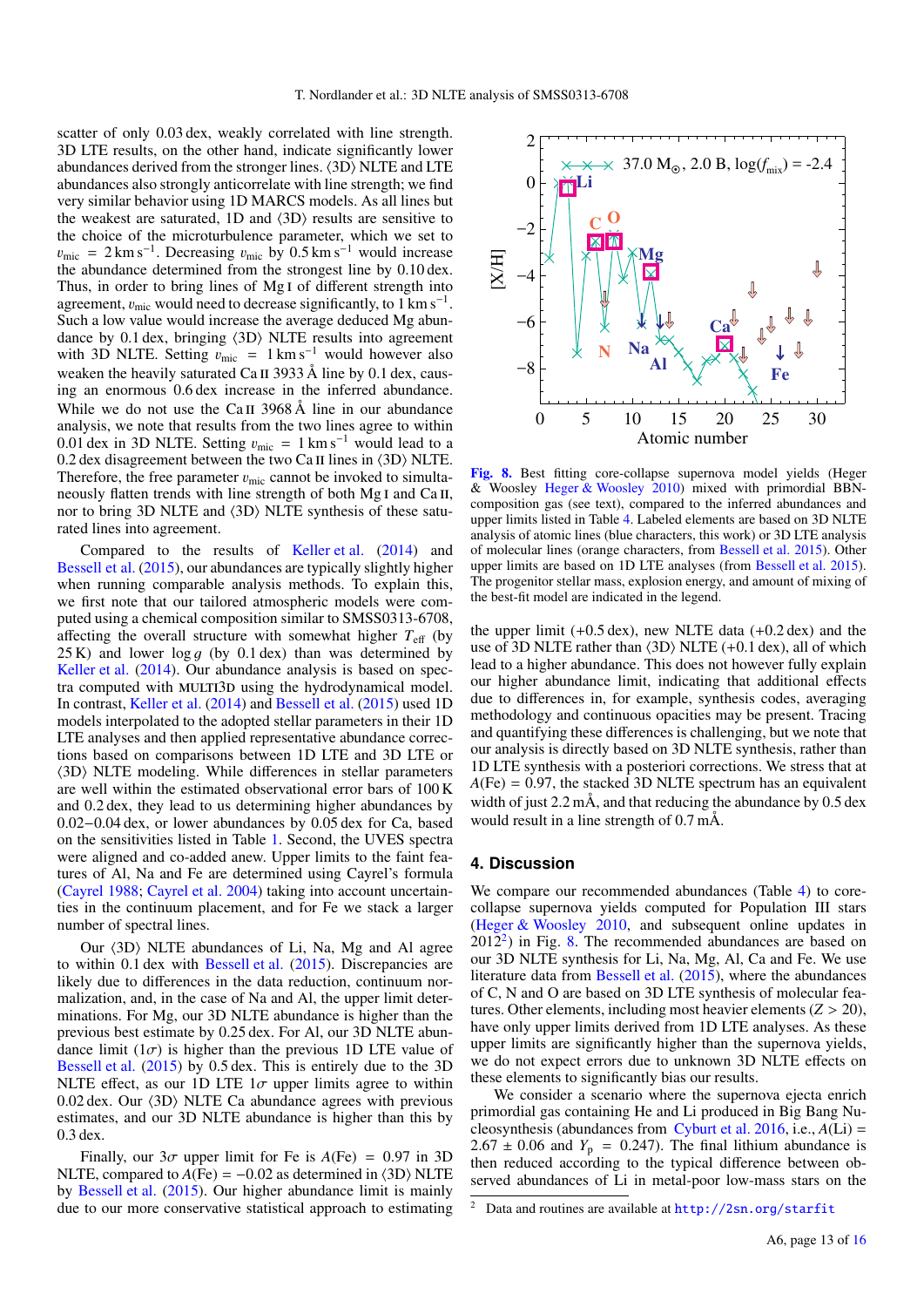

<span id="page-13-0"></span>[Fig. 9.](http://dexter.edpsciences.org/applet.php?DOI=10.1051/0004-6361/201629202&pdf_id=9) Best fitting supernova model yields assuming a selection of different progenitor masses, where thicker lines and symbols represent higher mass. The explosion energy (varying color) and mixing fraction (varying plot symbol) have been selected as the best fit to the observed abundances at each selected mass. Residuals are shown beneath for all available elements, with the  $1\sigma$ ,  $2\sigma$  and  $3\sigma$  measurement uncertainties indicated in dark to light shades of gray.

lower RGB, *<sup>A</sup>*(Li) <sup>=</sup> <sup>1</sup>.1, (e.g., [Lind et al.](#page-15-104) [2009b\)](#page-15-104) and the BBN level, a difference of 1.6 dex. As it is not possible to accurately predict the amount of intrinsic Li depletion in extremely metalpoor stars (see, e.g., [Sbordone et al.](#page-15-24) [2010;](#page-15-24) [Meléndez et al.](#page-15-105) [2010\)](#page-15-105), we do not use Li in the model constraint. The shown yield for H indicates the logarithmic enrichment factor, that is, the logarithmic ratio of enriched to primordial hydrogen. This represents the dilution of the supernova ejecta, which is a free parameter set to reproduce the observed abundance levels.

We compare yields to observations using the STARFIT code [\(Heger & Woosley](#page-15-102) [2010\)](#page-15-102). The yields were computed for stellar evolution models of non-rotating metal-free stars spanning a wide range in mass (9.6−100 *M*). As a robust physical explosion mechanism is not yet known, the models are "exploded" by means of a piston action, exploring a range of discrete energies (0.3–10 B, where  $1 B = 10^{51}$  erg). Additionally, these one-dimensional models cannot predict the amount of Rayleigh-Taylor induced mixing, and the models are instead mixed by means of an averaging process parametrized as a fraction of mass relative to the He core,  $f_{\text{mix}}$ . As yields vary smoothly as a function of energy, albeit sometimes rapidly, we interpolate the grids to a more densely spaced set of explosion energies before running STARFIT. Variations as a function of mass are however rather chaotic and cannot be considered continuous (clearly illustrated in Fig. 10 of [Heger & Woosley](#page-15-102) [2010\)](#page-15-102).

The best-fitting supernova model has a progenitor of intermediate mass  $(37 M_{\odot})$ , exploding with essentially no mixing (log  $f_{\text{mix}} \le -2.2$ , or 0.6%) and low energy (2 B). The low amount of mixing is consistent with predictions from hydrodynamical simulations [\(Joggerst et al.](#page-15-106) [2009\)](#page-15-106). Increasing the amount of mixing leads to higher yields of Na, Al and Si, and models with log *f*<sub>mix</sub> > −2.2 produce yields in disagreement with our upper limits. Due to the low explosion energy, material near the core is not imparted sufficient kinetic energy to leave the gravitational well, but instead falls back into the nascent black hole. The explosion energy thus correlates with yields of heavy elements

including O but not C. Increasing the explosion energy by just 10% produces  $[O/C] = 0.6$  and  $[Ca/H] > -6$ , in strong disagreement with observations.

The sensitivity to mass is less straightforward, as we find that a wide range of models can reproduce observations well, but only if the explosion energy is allowed to vary. We illustrate the yields from a selection of well-fitting models in Fig. [9.](#page-13-0) The models have been selected as those which best match observations for any explosion energy and mixing efficiency within a range of progenitor masses. Hypernovae with explosion energies at 5 B do not match observations as they over-produce Na and Al while underproducing C and O compared to Mg. At higher energies, hypernovae also strongly overproduce calcium and ironpeak elements.

More massive stars in the initial mass range 140−260 *M* are expected to explode as pair-instability supernovae, with a well-understood explosion mechanism. In the grid by [Heger & Woosley](#page-15-107) [\(2002\)](#page-15-107), models show a strong odd-even effect (typical of such supernovae) similar to our observations, but strongly overproduce heavier elements compared to C and O.

The STARFIT code selects models using a  $\chi^2$  statistic calcu-<br>d according to Eq. (4) of Heger & Woosley (2010), where we lated according to Eq. (4) of [Heger & Woosley](#page-15-102) [\(2010\)](#page-15-102), where we constrain models using four measured abundances and 14 upper limits. We assess that models with fit residuals  $\chi^2 < 3$  agrees well with observational constraints resulting in a set of suwell with observational constraints, resulting in a set of supernova models spanning a wide range of progenitor masses, mixing parameters and explosion energies. The model parameters are however correlated, and the stronger constraints from our improved spectrum modeling do affect the parameter space of models which reproduce observations. We illustrate the codependence of parameters in Fig. [10,](#page-14-0) compared to results from 1D LTE modeling (adopting the same error bars). Our recommended abundances match a more restricted set of models than the 1D LTE abundances, with better matches to low-mass models. The improved modeling is especially restrictive for models with  $M \approx 40 M_{\odot}$ , where abundances derived from 1D LTE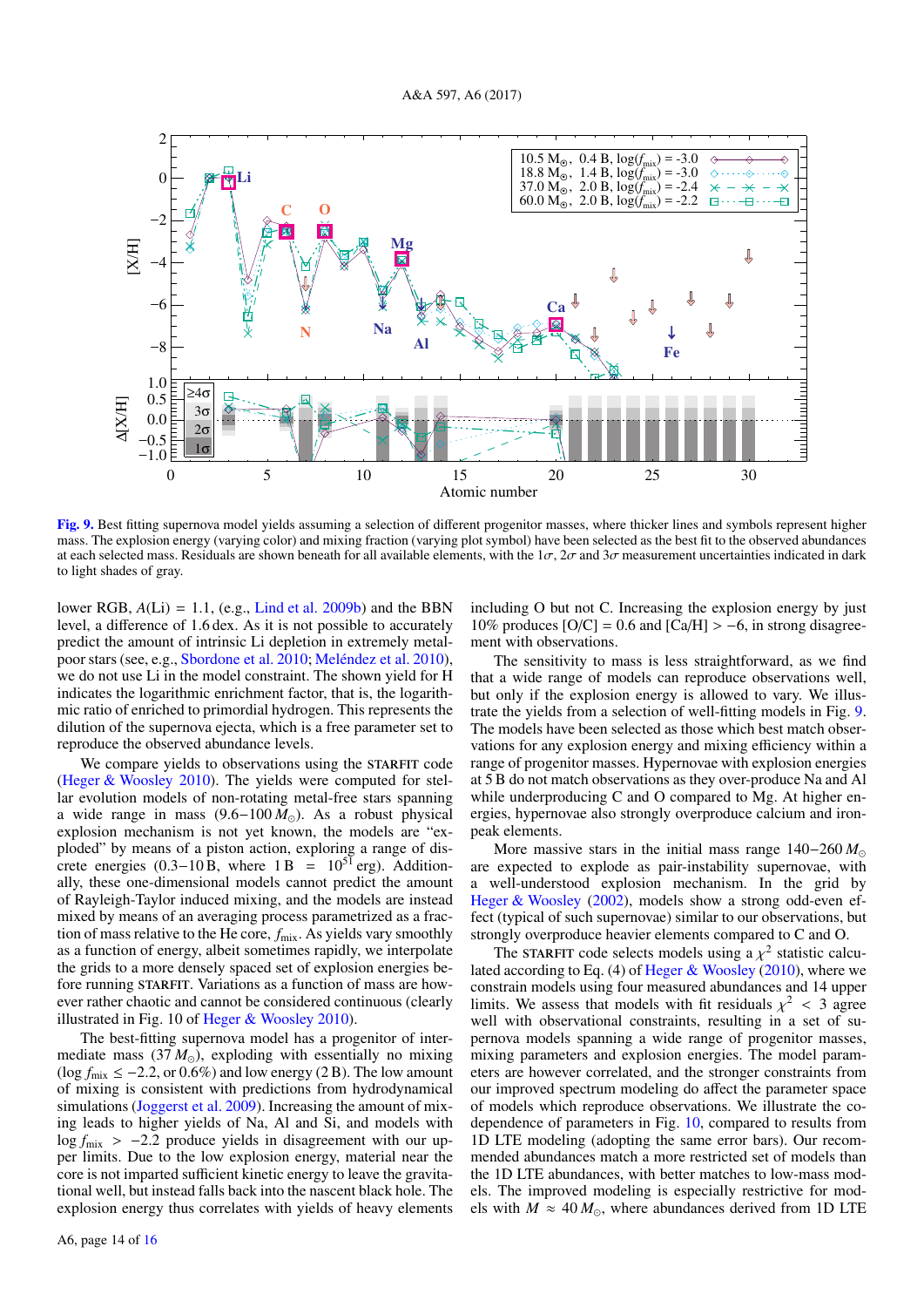

<span id="page-14-0"></span>[Fig. 10.](http://dexter.edpsciences.org/applet.php?DOI=10.1051/0004-6361/201629202&pdf_id=10) Comparison of progenitor mass and explosion energy among the well fitted  $(\chi^2 < 3)$  supernova models. Colors (explosion energy) and symbols (mixing) carry the same meaning as in Fig. 9. Results are and symbols (mixing) carry the same meaning as in Fig. [9.](#page-13-0) Results are shown on the *left* for our recommended abundances (from Table [4\)](#page-11-1) and on the *right* using 1D LTE abundances. To guide the eye, power-laws fitted to the low-mass and high-mass models in the *left panel* are shown also to *the right.*

spectrum modeling match supernova models with explosion energies in the very large range 0.6 to 2.7 B. We find that low-mass models ( $M < 15 M_{\odot}$ ) matching observations have experienced<br>essentially no mixing (log  $f_{\text{min}} < -2.2$ ) and explosion eneressentially no mixing ( $\log f_{\text{mix}} \le -2.2$ ), and explosion energies are in the range 0.4 to 0.8 B, strongly correlated with mass. More massive models on the other hand explode with energies in the range 1.3 to 2.2 B, while still characterized by little mixing (log  $f_{\text{mix}} < -1.6$ ). We illustrate the relation, and how it compares to 1D LTE abundance results by overplotting fitted power laws with a break close to  $M = 14 M_{\odot}$ .

We do not include the abundance of Li in our fit to supernova yields, but note that the model with progenitor mass  $60 M_{\odot}$  shown in Fig. [9](#page-13-0) produces a large overabundance of Li compared to other metals, such that the ejecta mixed with primodial gas is Li-enriched by 0.4 dex. Other models of intermediate mass  $(40-60 M<sub>o</sub>)$  and explosion energy  $(1.4-2.2 B)$  produce even more lithium, increasing the abundance by up to 1.6 dex. As Li is created via alpha capture on <sup>3</sup>He, produced either via muon neutrino spallation of <sup>4</sup>He or proton captures on neutrons formed in the charged current reaction  $\bar{v}_{e}(p, e^{+})$ n (see [Heger & Woosley](#page-15-102) 2010) the vield depends on the adopted neutrino fluxes [2010\)](#page-15-102), the yield depends on the adopted neutrino fluxes.

# **5. Conclusions**

We have analyzed the most iron-deficient star known, SMSS0313-6708, using 3D NLTE spectrum synthesis for six elements. We find generally higher abundances than the previous investigation by [Bessell et al.](#page-15-19) [\(2015\)](#page-15-19), with a significantly higher upper limit for Fe by 1.0 dex, now  $[Fe/H] < -6.53$  $(3\sigma)$ . The increase is mainly due to a more conservative statistical approach (+0.5 dex) and improved NLTE data (+0.2 dex) rather than the use of 3D NLTE synthesis over  $\langle 3D \rangle$  NLTE (+0.1 dex), but, nonetheless, all these effects happen to increase the inferred abundance. Our 3D NLTE synthesis also leads to a higher upper limit for Al by 0.5 dex, now [Al/H] <  $-5.66$  ( $1\sigma$ ), as well as higher abundances for Mg and Ca by 0.3 dex, now  $[Mg/H] = -3.83 \pm 0.10$  and  $[Ca/H] = -6.94 \pm 0.12$ .<br>We would like to stress that LTE analyses of

We would like to stress that LTE analyses of extremely metal-poor giant stars, whether in 1D or 3D, are likely to be significantly biased for the elements Mg, Al, Ca and Fe. These abundances may be underestimated by as much as 1 dex. In particular, our 3D LTE analyses of atomic lines are often worse

than the 1D LTE analysis in comparison to the 3D NLTE result, due to cancelation effects in the 1D analysis. Such cancelation has previously been predicted (e.g., [Asplund et al.](#page-15-45) [1999\)](#page-15-45) and later found (e.g., [Asplund et al.](#page-15-21) [2003\)](#page-15-21) in analyses of metal-poor dwarfs, and is similar to the so-called NLTE-masking demonstrated in a solar 1D analysis by Rutten  $& Kostik$  [\(1982\)](#page-15-108). Our results from 1D NLTE analyses are similar to those from 3D NLTE, but we find significant differences for the saturated lines of Mg and Ca, which in 1D modeling are sensitive to the  $v_{\text{mic}}$ parameter, and for Fe, where the resonance lines are very sensitive to both NLTE and 3D effects. Additionally, 3D−1D corrections inferred in LTE and NLTE−LTE corrections inferred in 1D cannot simply be combined, as the NLTE−LTE difference in line strength varies across the surface of the 3D model. Unfortunately, NLTE models of neutral species are often limited by the atomic data, in particular transition rates due to collisions with neutral hydrogen atoms. These data are now available for a handful of elements (see [Barklem](#page-15-63) [2016b\)](#page-15-63), the bulk of which we utilize in this work.

Combined with the 3D LTE analysis of molecular lines previously reported by [Bessell et al.](#page-15-19) [\(2015\)](#page-15-19), our 3D NLTE analysis of atomic lines results in abundances being accurately known for all five elements detected in SMSS0313-6708 (Li, C, O, Mg and Ca) along with accurate upper limits for four more (N, Na, Al and Fe). Comparing these abundances to predicted supernova yields [\(Heger & Woosley](#page-15-102) [2010\)](#page-15-102), we find good agreement with models of progenitor mass  $10 M_{\odot}$  and explosion energy < 1 B, or 20–60  $\dot{M}_{\odot}$  and explosion energies in the range 1–2 B, where ejecta from the inner core are unable to escape but fall back into the nascent black hole remnant. Explosion energies above 2.5 B can be strongly excluded, as such models eject iron-peak elements producing light-to-heavy element ratios in disagreement with observations.

It is important to extend this work to other ultra metal-poor stars. It is likely that the abundances of other giant stars similar to SMSS0313-6708 are significantly underestimated. The magnitude of the 3D NLTE abundance corrections for iron decrease with increasing iron abundance, such that the abundance scale compresses toward higher values, with SMSS0313-6708 remaining the most iron-deficient star known by at least an order of magnitude (Frebel  $\&$  Norris [2015\)](#page-15-109). Correctly inferring the abundance patterns of ultra metal-poor stars, using 3D NLTE modeling, is crucial to constrain the true nature of Population III supernovae, their progenitor stars, and their influence on the early evolution of galaxies.

*Acknowledgements.* We gratefully thank our referee Matthias Steffen for helpful comments which improved the manuscript, Kjell Eriksson for computing the MARCS model, Alexander Heger for discussions on the supernova pollution scenario and details on the supernova yield grid, and Conrad Chan for help with the STARFIT code. T.N. acknowledges support from the Swedish National Space Board (Rymdstyrelsen), and hosting at the ANU for part of this work. A.M.A. and M.A. are supported by the Australian Research Council (ARC) grant FL110100012. K.L. acknowledges funds from the Alexander von Humboldt Foundation in the framework of the Sofja Kovalevskaja Award endowed by the Federal Ministry of Education and Research as well as funds from the Swedish Research Council (Grant nr. 2015-00415\_3) and Marie Sklodowska Curie Actions (Cofund Project INCA 600398). P.S.B. acknowledges support from the Royal Swedish Academy of Sciences, the Wenner-Gren Foundation, Goran Gustafssons Stiftelse and the Swedish Research Council. For much of this work PSB was a Royal Swedish Academy of Sciences Research Fellow supported by a grant from the Knut and Alice Wallenberg Foundation. P.S.B. is presently partially supported by the project grant "The New Milky Way" from the Knut and Alice Wallenberg Foundation. The computations were performed on resources provided by the Swedish National Infrastructure for Computing (SNIC) at HPC2N under project SNIC2015-1-309 and at UPPMAX under project p2013234.